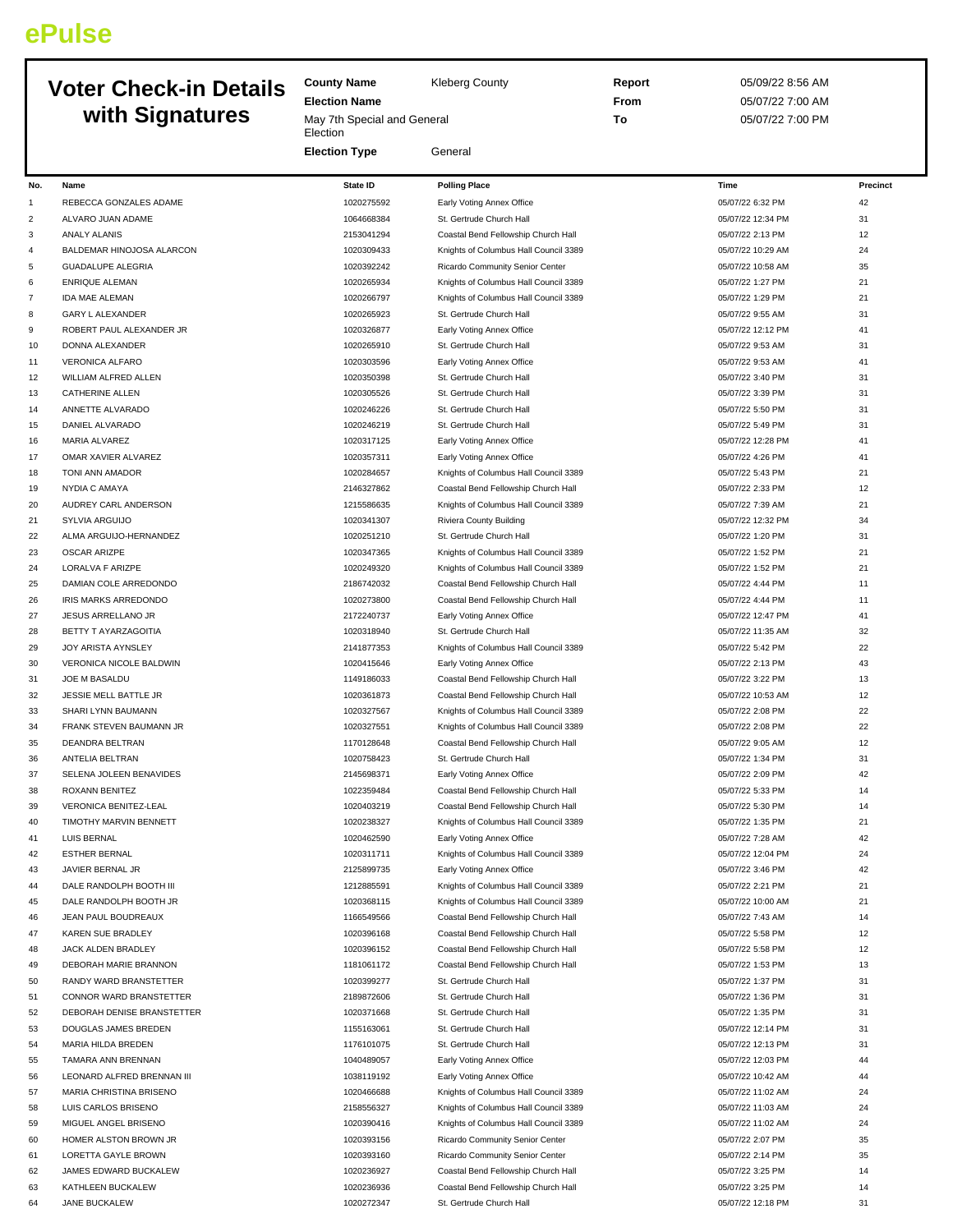| No.        | Name                         | <b>State ID</b> | <b>Polling Place</b>                                  | Time              | Precinct |
|------------|------------------------------|-----------------|-------------------------------------------------------|-------------------|----------|
| 65         | <b>DONNA BUNCH</b>           | 1020352645      | Knights of Columbus Hall Council 3389                 | 05/07/22 9:54 AM  | 21       |
| 66         | <b>BLAKE LAWTON BUNCH</b>    | 1020307566      | Knights of Columbus Hall Council 3389                 | 05/07/22 9:54 AM  | 21       |
| 67         | <b>MONICA BURDEN</b>         | 1020369532      | Early Voting Annex Office                             | 05/07/22 2:15 PM  | 42       |
| 68         | <b>FRANCES BURRIS</b>        | 1020239038      | St. Gertrude Church Hall                              | 05/07/22 3:51 PM  | 31       |
| 69         | <b>TODD MARTIN BURRIS</b>    | 1020240186      | St. Gertrude Church Hall                              | 05/07/22 3:51 PM  | 31       |
|            |                              |                 |                                                       | 05/07/22 3:51 PM  | 31       |
| 70         | LOWELL MARTIN BURRIS         | 1020239040      | St. Gertrude Church Hall                              |                   |          |
| 71         | SARAH TERESA BUTLER          | 2163760786      | Coastal Bend Fellowship Church Hall                   | 05/07/22 3:10 PM  | 14       |
| 72         | TRAVIS LEE BYERS             | 1020294520      | St. Gertrude Church Hall                              | 05/07/22 7:58 AM  | 31       |
| 73         | ALICE L BYERS                | 1020402823      | St. Gertrude Church Hall                              | 05/07/22 7:59 AM  | 31       |
| 74         | <b>HECTOR CAMPOS</b>         | 2143665947      | St. Gertrude Church Hall                              | 05/07/22 12:30 PM | 32       |
| 75         | RUBEN COVARRUBIAS CANALES    | 1020401599      | Early Voting Annex Office                             | 05/07/22 1:18 PM  | 41       |
| 76         | <b>GEENNA SUE CANNON</b>     | 1020317333      | Early Voting Annex Office                             | 05/07/22 4:52 PM  | 41       |
| 77         | SULEMA GOMEZ CANTU           | 1020275089      | St. Gertrude Church Hall                              | 05/07/22 3:04 PM  | 31       |
| 78         | RUBEN JAVIER CANTU           | 1020250383      | Coastal Bend Fellowship Church Hall                   | 05/07/22 10:26 AM | 11       |
| 79         | ALBERTO CARMONA              | 1020254373      | Coastal Bend Fellowship Church Hall                   | 05/07/22 10:37 AM | 13       |
| 80         | <b>BELINDA CARMONA</b>       | 1020254387      | Coastal Bend Fellowship Church Hall                   | 05/07/22 10:37 AM | 13       |
| 81         | MICHELLE CLAUSON CARRALES    | 1020302949      | Early Voting Annex Office                             | 05/07/22 7:16 AM  | 41       |
| 82         | RUBEN HERNANDEZ CARRANZA     | 1067821997      | Knights of Columbus Hall Council 3389                 | 05/07/22 6:01 PM  | 22       |
| 83         | SYLVIA IRIS CARRASCO         | 1020373335      | Coastal Bend Fellowship Church Hall                   | 05/07/22 10:51 AM | 14       |
| 84         | <b>HECTOR CASTANEDA</b>      | 1202802794      | St. Gertrude Church Hall                              | 05/07/22 4:48 PM  | 32       |
| 85         | MANUEL C CASTANEDA III       | 1020333143      | Knights of Columbus Hall Council 3389                 | 05/07/22 2:20 PM  | 21       |
| 86         | NORA CASTANEDA               | 1020319018      | St. Gertrude Church Hall                              | 05/07/22 4:48 PM  | 32       |
| 87         | MARIA TERESA CASTELLANO      | 1020275688      | Coastal Bend Fellowship Church Hall                   | 05/07/22 4:25 PM  | 14       |
| 88         | ALFREDO CASTELLANO           | 1020275690      | Coastal Bend Fellowship Church Hall                   | 05/07/22 6:23 PM  | 14       |
|            |                              |                 |                                                       |                   |          |
| 89         | MARIA EMMA CASTILLO-MCNEALEY | 1110799141      | Early Voting Annex Office                             | 05/07/22 5:45 PM  | 43       |
| 90         | PEDRO G CAVAZOS              | 1168888961      | Coastal Bend Fellowship Church Hall                   | 05/07/22 11:36 AM | 14       |
| 91         | MARIA ANGELITA CERDA         | 2172229945      | Early Voting Annex Office                             | 05/07/22 4:19 PM  | 41       |
| 92         | <b>HENRY CERDA</b>           | 1020304429      | Early Voting Annex Office                             | 05/07/22 4:19 PM  | 41       |
| 93         | NOELIA L CHAPA               | 1020252340      | Early Voting Annex Office                             | 05/07/22 2:23 PM  | 41       |
| 94         | AARON SAMUEL CHAPA           | 2002723804      | Coastal Bend Fellowship Church Hall                   | 05/07/22 4:23 PM  | 14       |
| 95         | <b>STEVEN CHAPA</b>          | 2166350270      | Coastal Bend Fellowship Church Hall                   | 05/07/22 2:38 PM  | 14       |
| 96         | ATILANO EFRAIN CHAPA         | 1020252289      | Early Voting Annex Office                             | 05/07/22 2:24 PM  | 41       |
| 97         | DELCIA CHISOLM               | 1020274351      | St. Gertrude Church Hall                              | 05/07/22 12:37 PM | 31       |
| 98         | MONICA A CISNEROS            | 2133335750      | Early Voting Annex Office                             | 05/07/22 10:46 AM | 41       |
| 99         | RONALD EDWIN COLIN           | 1020259245      | St. Gertrude Church Hall                              | 05/07/22 4:31 PM  | 31       |
| 100        | <b>BARBARA COLLINS</b>       | 1020313415      | Knights of Columbus Hall Council 3389                 | 05/07/22 4:51 PM  | 22       |
| 101        | JAMES B COLLINS              | 1020310809      | Knights of Columbus Hall Council 3389                 | 05/07/22 4:50 PM  | 22       |
| 102        | APRIL ANN CONKEY             | 1041212270      | Knights of Columbus Hall Council 3389                 | 05/07/22 1:21 PM  | 21       |
| 103        | ANDREW PAUL CONKEY           | 1041212289      | Knights of Columbus Hall Council 3389                 | 05/07/22 1:41 PM  | 21       |
| 104        | LUCINDA S CONTRERAS          | 1020306922      | Knights of Columbus Hall Council 3389                 | 05/07/22 1:02 PM  | 22       |
| 105        | MATTHEW EUGENE CONTRERAS     | 1020402000      | Knights of Columbus Hall Council 3389                 | 05/07/22 1:05 PM  | 21       |
| 106        | SEAN PATRICK COOPER          | 1018200131      | Coastal Bend Fellowship Church Hall                   | 05/07/22 11:39 AM | 14       |
| 107        | LAURIE LEIGH CORONA          | 1020361319      | Coastal Bend Fellowship Church Hall                   | 05/07/22 8:23 AM  | 14       |
|            |                              |                 |                                                       |                   | 32       |
| 108<br>109 | LOIS M CRAIG                 | 1020292083      | St. Gertrude Church Hall<br>Early Voting Annex Office | 05/07/22 4:01 PM  |          |
|            | JOE DAVID CRUZ               | 2172265424      |                                                       | 05/07/22 4:58 PM  | 41       |
| 110        | CYNTHIA ANN CRUZ             | 2119608442      | Coastal Bend Fellowship Church Hall                   | 05/07/22 11:23 AM | 14       |
| 111        | ELISEO SERNA CUELLAR III     | 1020295363      | Coastal Bend Fellowship Church Hall                   | 05/07/22 6:14 PM  | 11       |
| 112        | MARIA GARCIA CUELLAR         | 1020295371      | Coastal Bend Fellowship Church Hall                   | 05/07/22 6:15 PM  | 11       |
| 113        | RALPH ANTHONY CUEVAS         | 1135386715      | Knights of Columbus Hall Council 3389                 | 05/07/22 6:19 PM  | 22       |
| 114        | URBANO CUEVAS JR             | 1020237544      | Coastal Bend Fellowship Church Hall                   | 05/07/22 1:24 PM  | 11       |
| 115        | ANGELA M CUEVAS              | 2128145494      | Knights of Columbus Hall Council 3389                 | 05/07/22 6:19 PM  | 22       |
| 116        | DEBRA ANNETTE CURIEL         | 1020406638      | St. Gertrude Church Hall                              | 05/07/22 3:10 PM  | 32       |
| 117        | LUIS A CURIEL                | 1020245176      | St. Gertrude Church Hall                              | 05/07/22 12:07 PM | 32       |
| 118        | JOSEPH L CUSACK              | 1020235180      | St. Gertrude Church Hall                              | 05/07/22 2:06 PM  | 31       |
| 119        | <b>MARY CUSACK</b>           | 1020235179      | St. Gertrude Church Hall                              | 05/07/22 2:05 PM  | 31       |
| 120        | PATRICIA R CYPHER            | 1020383180      | Knights of Columbus Hall Council 3389                 | 05/07/22 4:35 PM  | 22       |
| 121        | <b>CINDY DAVILA</b>          | 2172100270      | Knights of Columbus Hall Council 3389                 | 05/07/22 4:29 PM  | 22       |
| 122        | MICHAEL JOE DAVILA           | 1040442419      | Knights of Columbus Hall Council 3389                 | 05/07/22 4:29 PM  | 22       |
| 123        | ROY EUGENE DAVIS             | 1020262931      | Early Voting Annex Office                             | 05/07/22 9:05 AM  | 44       |
| 124        | REBECCA BATITAY DAVIS        | 1059796330      | Early Voting Annex Office                             | 05/07/22 9:04 AM  | 44       |
| 125        | <b>ELDA DAWSON</b>           | 1020310536      | Knights of Columbus Hall Council 3389                 | 05/07/22 6:28 PM  | 22       |
| 126        | FRANCES VILCHES DE LEON      | 1020308810      | Early Voting Annex Office                             | 05/07/22 2:31 PM  | 41       |
| 127        | JUAN ADRIAN DE LEON          | 2187417294      | Early Voting Annex Office                             | 05/07/22 2:31 PM  | 41       |
| 128        | LUISA DELAGARZA              | 1020294370      | Early Voting Annex Office                             | 05/07/22 10:02 AM | 43       |
| 129        | JUDY MAE DELAGARZA           | 1020299309      | Early Voting Annex Office                             | 05/07/22 5:09 PM  | 44       |
| 130        | SYLVIA DELAPAZ               | 1020288946      | Early Voting Annex Office                             | 05/07/22 4:35 PM  | 41       |
|            |                              |                 |                                                       |                   | 43       |
| 131        | LEONEL DELAPAZ JR            | 1020265722      | Early Voting Annex Office                             | 05/07/22 11:00 AM |          |
| 132        | MONICA LAMAR DELAPAZ         | 1020289786      | Early Voting Annex Office                             | 05/07/22 10:59 AM | 43       |
| 133        | JESUS SALVADOR DELAROSA      | 2120428000      | Knights of Columbus Hall Council 3389                 | 05/07/22 7:28 AM  | 24       |
| 134        | MARIANA CHAUVIN DELAROSA     | 1190616704      | Knights of Columbus Hall Council 3389                 | 05/07/22 7:29 AM  | 24       |
| 135        | JOSE LUIS DELEON             | 1020295756      | Knights of Columbus Hall Council 3389                 | 05/07/22 1:00 PM  | 22       |
| 136        | ELOISE DELEON                | 1020370859      | Early Voting Annex Office                             | 05/07/22 1:17 PM  | 43       |
| 137        | <b>ISABEL DELEON</b>         | 1020295741      | Knights of Columbus Hall Council 3389                 | 05/07/22 12:59 PM | 22       |
| 138        | DELFINO DELEON JR            | 1020370449      | Early Voting Annex Office                             | 05/07/22 1:17 PM  | 43       |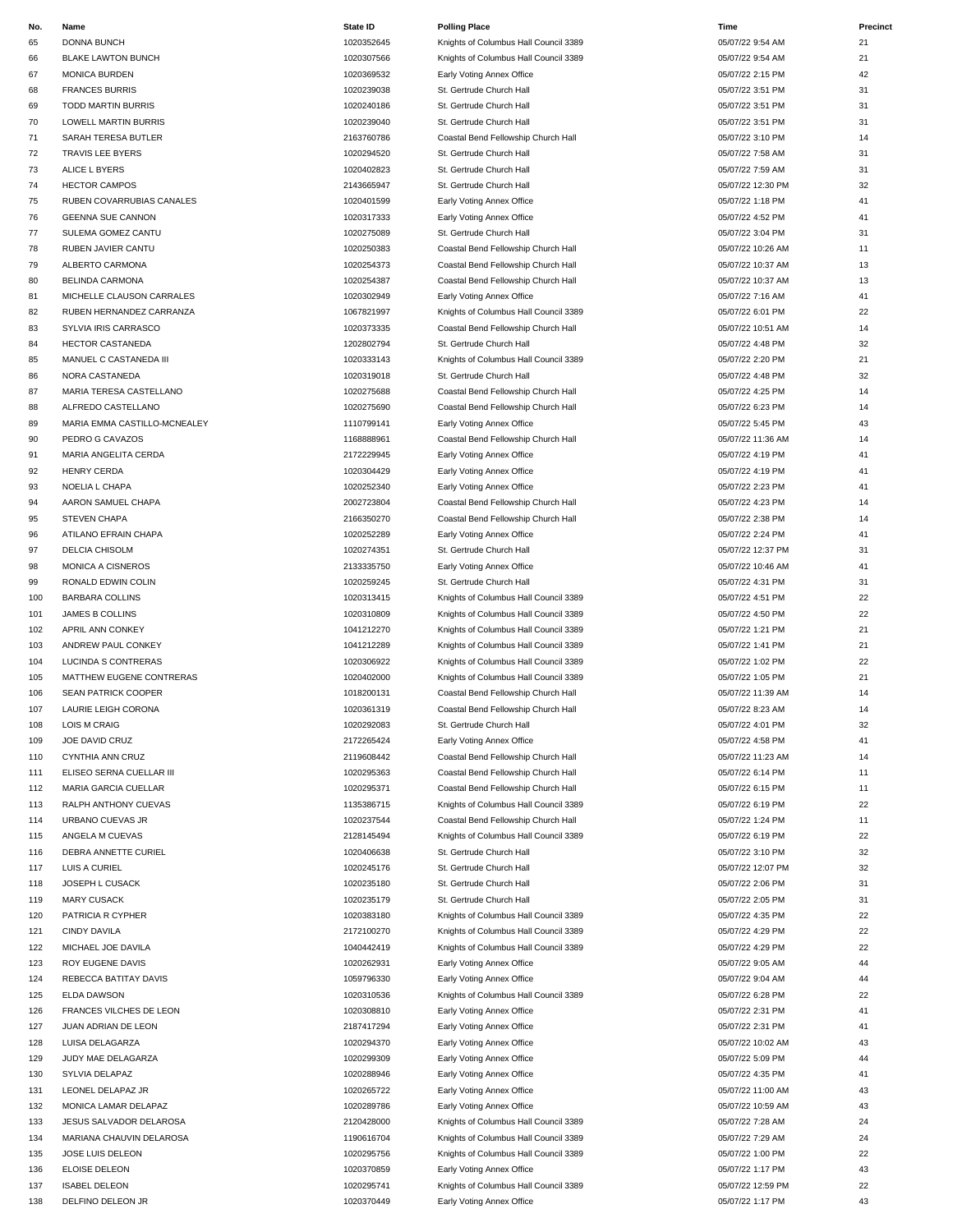| No. | Name                           | <b>State ID</b> | <b>Polling Place</b>                  | Time              | Precinct |
|-----|--------------------------------|-----------------|---------------------------------------|-------------------|----------|
| 139 | BELINDA RUIZ DELGADO           | 1020386977      | Early Voting Annex Office             | 05/07/22 6:36 PM  | 43       |
| 140 | TAWNYA LAREE DENKELER          | 1198335172      | St. Gertrude Church Hall              | 05/07/22 8:50 AM  | 31       |
| 141 | MICHAEL DAIN DENKELER          | 1020352361      | St. Gertrude Church Hall              | 05/07/22 8:47 AM  | 31       |
| 142 | ANTHONY LESTER DUNCAN          | 1020289900      | Early Voting Annex Office             | 05/07/22 2:46 PM  | 43       |
| 143 | <b>MARILYN DUNN</b>            | 1020463677      | Knights of Columbus Hall Council 3389 | 05/07/22 12:52 PM | 24       |
| 144 | <b>WILLIAM ROSS DUNN</b>       | 1020316679      | Knights of Columbus Hall Council 3389 | 05/07/22 12:53 PM | 24       |
| 145 | KRYSTAL MICHELE EMERY          | 1020406353      | Knights of Columbus Hall Council 3389 | 05/07/22 8:50 AM  | 21       |
|     |                                | 1020236904      |                                       |                   | 31       |
| 146 | JUAN MANUEL ESCOBAR            |                 | St. Gertrude Church Hall              | 05/07/22 11:58 AM |          |
| 147 | CONSUELO TREVINO ESPINO        | 1020377111      | Coastal Bend Fellowship Church Hall   | 05/07/22 11:26 AM | 14       |
| 148 | ISMAEL H ESQUIVEL              | 1020761521      | Knights of Columbus Hall Council 3389 | 05/07/22 3:33 PM  | 22       |
| 149 | LISA ANN ESQUIVEL              | 1020761424      | Knights of Columbus Hall Council 3389 | 05/07/22 3:33 PM  | 22       |
| 150 | SUSAN ETZLER                   | 1020376063      | Coastal Bend Fellowship Church Hall   | 05/07/22 3:21 PM  | 11       |
| 151 | TIMOTHY LEE ETZLER             | 1020362436      | Coastal Bend Fellowship Church Hall   | 05/07/22 3:21 PM  | 11       |
| 152 | CASSIDY ALYSE FALCON           | 2134595328      | Ricardo Community Senior Center       | 05/07/22 7:46 AM  | 35       |
| 153 | <b>GEORGE ANTHONY FAREK</b>    | 1020335021      | Coastal Bend Fellowship Church Hall   | 05/07/22 1:15 PM  | 11       |
| 154 | COLLEEN RENEE FERGUSON         | 2161143778      | St. Gertrude Church Hall              | 05/07/22 2:35 PM  | 31       |
| 155 | ELEANOR ROSE FERNANDEZ         | 1020240931      | Coastal Bend Fellowship Church Hall   | 05/07/22 6:07 PM  | 14       |
| 156 | <b>LEONOR FERNANDEZ</b>        | 1020284004      | Early Voting Annex Office             | 05/07/22 5:08 PM  | 43       |
| 157 | JACK DOYLE FETTERMAN           | 1020328174      | Coastal Bend Fellowship Church Hall   | 05/07/22 10:12 AM | 12       |
| 158 | <b>KAREN FETTERMAN</b>         | 1020328188      | Coastal Bend Fellowship Church Hall   | 05/07/22 10:11 AM | 12       |
| 159 | SUSAN LYNNE FIELDER            | 1020303900      | Early Voting Annex Office             | 05/07/22 1:22 PM  | 41       |
| 160 | BENITO THADEO FIGUEROA         | 1020237814      | Coastal Bend Fellowship Church Hall   | 05/07/22 6:05 PM  | 14       |
| 161 | <b>GREGORY THOMAS FLORENCE</b> | 1020310026      | Early Voting Annex Office             | 05/07/22 6:18 PM  | 41       |
|     |                                |                 |                                       |                   | 41       |
| 162 | STACEY LYN FLORENCE            | 1020310687      | Early Voting Annex Office             | 05/07/22 6:17 PM  |          |
| 163 | MANUEL C FLORES JR             | 1206329294      | St. Gertrude Church Hall              | 05/07/22 10:19 AM | 31       |
| 164 | <b>LYDIA E FLORES</b>          | 1020235030      | Ricardo Community Senior Center       | 05/07/22 11:52 AM | 35       |
| 165 | <b>JUAN FLORES</b>             | 1183576623      | Early Voting Annex Office             | 05/07/22 4:55 PM  | 42       |
| 166 | TERESA FIGUEROA FLORES         | 1020462492      | Early Voting Annex Office             | 05/07/22 4:55 PM  | 42       |
| 167 | CAROLYN RUTH FRANKLIN          | 1020298069      | Coastal Bend Fellowship Church Hall   | 05/07/22 10:57 AM | 12       |
| 168 | BRYCE ADAM FRUGE               | 2153700183      | Coastal Bend Fellowship Church Hall   | 05/07/22 9:40 AM  | 11       |
| 169 | STEVEN L FRYE                  | 1022190367      | St. Gertrude Church Hall              | 05/07/22 10:20 AM | 31       |
| 170 | <b>OSCAR FUENTES</b>           | 1020333463      | Knights of Columbus Hall Council 3389 | 05/07/22 5:31 PM  | 24       |
| 171 | BELINDA FASSOLD FUENTES        | 1020307344      | Knights of Columbus Hall Council 3389 | 05/07/22 5:30 PM  | 24       |
| 172 | SANDY BELTRAN GALINDO          | 1020278170      | St. Gertrude Church Hall              | 05/07/22 1:28 PM  | 31       |
| 173 | RAYMOND GARCIA                 | 1020370533      | Knights of Columbus Hall Council 3389 | 05/07/22 11:55 AM | 22       |
| 174 | <b>EVELIA GARCIA</b>           | 1020304233      | Early Voting Annex Office             | 05/07/22 9:48 AM  | 41       |
|     |                                |                 |                                       |                   | 11       |
| 175 | ANNA LISA GARCIA               | 1020322419      | Coastal Bend Fellowship Church Hall   | 05/07/22 10:34 AM |          |
| 176 | <b>JULIO GARCIA III</b>        | 1219210789      | St. Gertrude Church Hall              | 05/07/22 3:30 PM  | 32       |
| 177 | <b>VIRGINIA GARCIA</b>         | 1020265542      | St. Gertrude Church Hall              | 05/07/22 3:21 PM  | 31       |
| 178 | <b>LEONEL GARCIA</b>           | 1020291306      | Knights of Columbus Hall Council 3389 | 05/07/22 10:41 AM | 23       |
| 179 | ALBERT GARCIA                  | 1020253616      | Coastal Bend Fellowship Church Hall   | 05/07/22 6:33 PM  | 13       |
| 180 | ROQUE GARCIA                   | 1014422903      | Riviera County Building               | 05/07/22 3:47 PM  | 34       |
| 181 | <b>LAURA LISA GARCIA</b>       | 1020385314      | Coastal Bend Fellowship Church Hall   | 05/07/22 4:24 PM  | 13       |
| 182 | <b>EDWARD GARCIA</b>           | 1020247905      | Coastal Bend Fellowship Church Hall   | 05/07/22 10:35 AM | 11       |
| 183 | AIDA GARCIA                    | 1020291323      | Knights of Columbus Hall Council 3389 | 05/07/22 10:41 AM | 23       |
| 184 | ERNEST G GARZA JR              | 1019703139      | Early Voting Annex Office             | 05/07/22 11:56 AM | 43       |
| 185 | ABEL P GARZA                   | 1020333557      | Knights of Columbus Hall Council 3389 | 05/07/22 11:36 AM | 21       |
| 186 | ROGELIO GARZA                  | 1021134700      | Early Voting Annex Office             | 05/07/22 12:52 PM | 43       |
| 187 | JUANITA IMELDA GARZA           | 1020257295      | Early Voting Annex Office             | 05/07/22 7:29 AM  | 42       |
| 188 | SARAH BEATRIZ GARZA            | 1196694404      | Coastal Bend Fellowship Church Hall   | 05/07/22 2:22 PM  | 12       |
| 189 | ADRIANA LETICIA GARZA          | 1038141618      | St. Gertrude Church Hall              | 05/07/22 10:18 AM | 31       |
| 190 | <b>DELMA GARZA</b>             | 1020320414      | St. Gertrude Church Hall              | 05/07/22 9:47 AM  | 32       |
| 191 | <b>MONIKA M GARZA</b>          | 1020350765      | Coastal Bend Fellowship Church Hall   | 05/07/22 12:34 PM | 14       |
|     |                                |                 |                                       | 05/07/22 12:52 PM | 43       |
| 192 | DEANNA ABITUA GARZA            | 1020394735      | Early Voting Annex Office             |                   |          |
| 193 | MEAGAN C GARZA                 | 1176599856      | Coastal Bend Fellowship Church Hall   | 05/07/22 3:00 PM  | 11       |
| 194 | CHRISTINA GARZA                | 1020365867      | Coastal Bend Fellowship Church Hall   | 05/07/22 11:32 AM | 11       |
| 195 | DIANA GARZA GARZA              | 1020283165      | St. Gertrude Church Hall              | 05/07/22 4:58 PM  | 32       |
| 196 | JOSE ANGEL GARZA JR            | 1020319831      | St. Gertrude Church Hall              | 05/07/22 9:48 AM  | 32       |
| 197 | VICTORIA GARZA                 | 1020333590      | Knights of Columbus Hall Council 3389 | 05/07/22 11:36 AM | 21       |
| 198 | <b>CODY GARZA</b>              | 1020415260      | Early Voting Annex Office             | 05/07/22 12:17 PM | 44       |
| 199 | CHRISTOPHER RYAN GJOSUND       | 1208252070      | Coastal Bend Fellowship Church Hall   | 05/07/22 3:34 PM  | 14       |
| 200 | JAMES JACK GLUSING             | 1113985453      | Knights of Columbus Hall Council 3389 | 05/07/22 10:55 AM | 21       |
| 201 | JENNIFER LYNN GOERICKE         | 1115126925      | Coastal Bend Fellowship Church Hall   | 05/07/22 10:45 AM | 14       |
| 202 | JACQUELINE GOMEZ               | 1020250924      | Coastal Bend Fellowship Church Hall   | 05/07/22 4:50 PM  | 13       |
| 203 | FEDERICO GOMEZ                 | 1020326266      | Coastal Bend Fellowship Church Hall   | 05/07/22 4:50 PM  | 13       |
| 204 | ANASTACIA MERCEDES GONZALES    | 1209551730      | St. Gertrude Church Hall              | 05/07/22 6:28 PM  | 32       |
| 205 | LIZETTE ILENE GONZALES         | 1039235108      | Coastal Bend Fellowship Church Hall   | 05/07/22 9:12 AM  | 14       |
| 206 | AGUEDA GONZALES                | 1163301704      | Knights of Columbus Hall Council 3389 | 05/07/22 9:47 AM  | 22       |
|     |                                |                 |                                       |                   | 21       |
| 207 | MELISSA OLIVAREZ GONZALEZ      | 1020253671      | Knights of Columbus Hall Council 3389 | 05/07/22 2:39 PM  |          |
| 208 | VENTURA GONZALEZ III           | 1020270698      | Coastal Bend Fellowship Church Hall   | 05/07/22 5:57 PM  | 14       |
| 209 | SYLVIA GONZALEZ                | 1020457377      | St. Gertrude Church Hall              | 05/07/22 5:33 PM  | 31       |
| 210 | MARLENE GONZALEZ               | 1020385490      | St. Gertrude Church Hall              | 05/07/22 2:43 PM  | 31       |
| 211 | RICARDO GONZALEZ II            | 1204275277      | Coastal Bend Fellowship Church Hall   | 05/07/22 10:07 AM | 11       |
| 212 | ANGEL NICOLE GONZALEZ          | 2185394440      | Knights of Columbus Hall Council 3389 | 05/07/22 11:04 AM | 21       |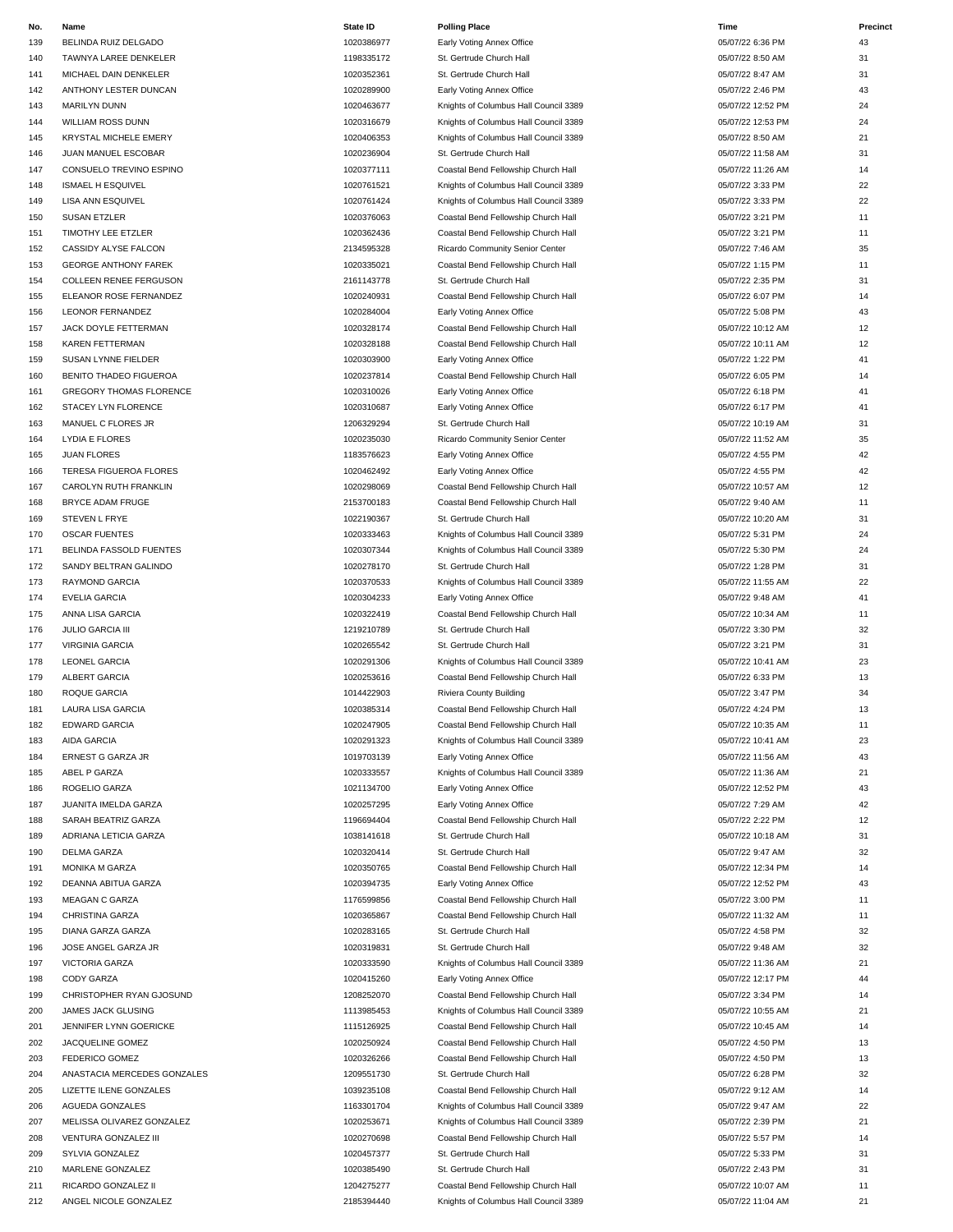| No. | Name                           | <b>State ID</b> | <b>Polling Place</b>                  | Time              | Precinct |
|-----|--------------------------------|-----------------|---------------------------------------|-------------------|----------|
| 213 | RICARDO GONZALEZ               | 1020253685      | Knights of Columbus Hall Council 3389 | 05/07/22 1:55 PM  | 21       |
|     |                                |                 |                                       |                   |          |
| 214 | CECILIA GONZALEZ               | 1020249144      | Early Voting Annex Office             | 05/07/22 12:26 PM | 41       |
| 215 | BENJAMIN LAMAR GONZALEZ        | 1198307845      | St. Gertrude Church Hall              | 05/07/22 5:34 PM  | 31       |
| 216 | JULIE ANN GONZALEZ             | 1020392521      | Knights of Columbus Hall Council 3389 | 05/07/22 11:30 AM | 23       |
| 217 | ROEL GONZALEZ                  | 1020345010      | Early Voting Annex Office             | 05/07/22 12:27 PM | 41       |
| 218 | MICHAEL ANTHONY GONZALEZ       | 1020764245      | Knights of Columbus Hall Council 3389 | 05/07/22 11:21 AM | 21       |
| 219 | JACOB ORLANDO GONZALEZ         | 2157085122      | Early Voting Annex Office             | 05/07/22 12:26 PM | 41       |
| 220 | MELISSA YVETTE GONZALEZ        | 1144177832      | Knights of Columbus Hall Council 3389 | 05/07/22 9:24 AM  | 22       |
|     |                                |                 |                                       |                   |          |
| 221 | LUIS ALBERTO GONZALEZ          | 1141829868      | Early Voting Annex Office             | 05/07/22 11:54 AM | 44       |
| 222 | <b>GABRIEL M GONZALEZ</b>      | 1020280319      | St. Gertrude Church Hall              | 05/07/22 5:33 PM  | 31       |
| 223 | VIRGINIA GONZALEZ              | 1020370579      | Early Voting Annex Office             | 05/07/22 12:44 PM | 41       |
| 224 | BRITTANY AMBER GONZALEZ        | 2153103474      | Early Voting Annex Office             | 05/07/22 3:28 PM  | 41       |
| 225 | ROLANDO GONZALEZ               | 1014582886      | Coastal Bend Fellowship Church Hall   | 05/07/22 11:52 AM | 11       |
| 226 | NIRMAL GOSWAMI                 | 1020394145      | Knights of Columbus Hall Council 3389 | 05/07/22 1:36 PM  | 21       |
| 227 | JAYA SARMA GOSWAMI             | 1023030114      | Knights of Columbus Hall Council 3389 | 05/07/22 1:36 PM  | 21       |
|     |                                |                 |                                       |                   |          |
| 228 | TRISHA LYNN GOTTSCHALK         | 1202420263      | Knights of Columbus Hall Council 3389 | 05/07/22 10:56 AM | 21       |
| 229 | LANDON CARL GOTTSCHALK         | 2171163654      | Knights of Columbus Hall Council 3389 | 05/07/22 11:05 AM | 21       |
| 230 | MELISSA SALINAS GREEN          | 1020247824      | St. Gertrude Church Hall              | 05/07/22 10:38 AM | 31       |
| 231 | MATTHEW JOHN GROTKE            | 1168703219      | Knights of Columbus Hall Council 3389 | 05/07/22 1:30 PM  | 21       |
| 232 | <b>BENITO GUERRA</b>           | 1020253663      | Coastal Bend Fellowship Church Hall   | 05/07/22 1:40 PM  | 13       |
| 233 | ELISA MARIE GUERRA             | 1189818951      | Knights of Columbus Hall Council 3389 | 05/07/22 2:00 PM  | 21       |
| 234 | MAGDALENA TREVINO GUERRA       | 1020248355      | Coastal Bend Fellowship Church Hall   | 05/07/22 3:19 PM  | 14       |
|     |                                |                 |                                       |                   |          |
| 235 | JOSE E GUERRA                  | 1020281942      | Early Voting Annex Office             | 05/07/22 1:50 PM  | 42       |
| 236 | ANDRUW MATEO GUERRA            | 2145951592      | Coastal Bend Fellowship Church Hall   | 05/07/22 3:18 PM  | 14       |
| 237 | <b>RUBEN C GUERRA JR</b>       | 1189818895      | Knights of Columbus Hall Council 3389 | 05/07/22 2:00 PM  | 21       |
| 238 | JOSE SEBASTIAN GUERRA          | 2172137102      | Early Voting Annex Office             | 05/07/22 10:08 AM | 43       |
| 239 | AMBER MICHELLE GUILLETTE       | 2176606018      | Coastal Bend Fellowship Church Hall   | 05/07/22 3:17 PM  | 14       |
| 240 | MONICA GUTIERREZ               | 1020415021      | Early Voting Annex Office             | 05/07/22 11:50 AM | 43       |
| 241 | MICHAEL THOMAS HACK            | 1020406073      | Knights of Columbus Hall Council 3389 | 05/07/22 2:29 PM  | 24       |
| 242 | LESLEY ALLISON HAKALA          | 1204018018      | St. Gertrude Church Hall              | 05/07/22 1:39 PM  | 31       |
|     |                                |                 |                                       |                   |          |
| 243 | BENJAMIN LEE HAKALA            | 2167039788      | St. Gertrude Church Hall              | 05/07/22 2:41 PM  | 31       |
| 244 | LINDA JEAN HAMILTON            | 1187094130      | Riviera County Building               | 05/07/22 8:33 AM  | 34       |
| 245 | DAWN MARIE HARDIN              | 2122281542      | Riviera County Building               | 05/07/22 11:49 AM | 34       |
| 246 | MILTON DELANO HARDIN JR        | 2122281714      | Riviera County Building               | 05/07/22 11:50 AM | 34       |
| 247 | ARNOLD RAY HAYES               | 1020327075      | Early Voting Annex Office             | 05/07/22 6:22 PM  | 41       |
| 248 | PAT HAYES                      | 1020327081      | Early Voting Annex Office             | 05/07/22 6:21 PM  | 41       |
| 249 | ROBERTO CLEMENTE HERNANDEZ     | 2129154842      | Coastal Bend Fellowship Church Hall   | 05/07/22 2:10 PM  | 14       |
| 250 | JANETTE RIOS HERNANDEZ         | 2131313537      | Coastal Bend Fellowship Church Hall   | 05/07/22 12:53 PM | 14       |
|     |                                |                 |                                       |                   |          |
| 251 | LYDIA HERNANDEZ-PEREZ          | 1020382428      | St. Gertrude Church Hall              | 05/07/22 10:44 AM | 31       |
| 252 | MARKO ANTONIO HERRERA JR       | 1202616251      | Knights of Columbus Hall Council 3389 | 05/07/22 10:53 AM | 22       |
| 253 | PETRA GARCIA HESS              | 1020348841      | Knights of Columbus Hall Council 3389 | 05/07/22 3:17 PM  | 23       |
| 254 | MICHELLE LEE HINOJOSA          | 1020368330      | St. Gertrude Church Hall              | 05/07/22 4:01 PM  | 32       |
| 255 | ELSA HINOJOSA                  | 1020244621      | Coastal Bend Fellowship Church Hall   | 05/07/22 6:35 PM  | 11       |
| 256 | <b>ZITA HOLLIS</b>             | 1020376978      | Riviera County Building               | 05/07/22 1:22 PM  | 34       |
| 257 | JIMMY DOYLE HOLLIS             | 1020376966      | Riviera County Building               | 05/07/22 1:23 PM  | 34       |
|     |                                |                 |                                       | 05/07/22 3:32 PM  |          |
| 258 | ROSA DEANDA HOOSIER            | 1020370648      | Coastal Bend Fellowship Church Hall   |                   | 14       |
| 259 | MARVIN HARRY HOOSIER           | 1020248788      | Coastal Bend Fellowship Church Hall   | 05/07/22 3:31 PM  | 14       |
| 260 | MARGIE RONE HOUSTON            | 1020292553      | St. Gertrude Church Hall              | 05/07/22 4:41 PM  | 32       |
| 261 | PHILLIP BRENT HOWARD           | 2166071329      | Knights of Columbus Hall Council 3389 | 05/07/22 10:45 AM | 21       |
| 262 | HOLLY RENEE HOWARD             | 2166071270      | Knights of Columbus Hall Council 3389 | 05/07/22 10:45 AM | 21       |
| 263 | HANNAH JOY HOWARD              | 2157750931      | Knights of Columbus Hall Council 3389 | 05/07/22 10:45 AM | 21       |
| 264 | JOHN THOMAS HUBERT             | 1020325396      | Riviera County Building               | 05/07/22 1:33 PM  | 34       |
| 265 | <b>GOLDIA BURROUGHS HUBERT</b> | 1020323131      | Coastal Bend Fellowship Church Hall   | 05/07/22 2:28 PM  | 12       |
|     |                                | 1020397070      |                                       |                   |          |
| 266 | AMY HAMILTON HUBERT            |                 | Riviera County Building               | 05/07/22 1:32 PM  | 34       |
| 267 | CLAUDIA GARZA HUERTA           | 1020413910      | Knights of Columbus Hall Council 3389 | 05/07/22 12:17 PM | 23       |
| 268 | HERMINIO BLAS IBANEZ           | 1023194472      | Coastal Bend Fellowship Church Hall   | 05/07/22 3:34 PM  | 14       |
| 269 | ANDREW LYNN INFANTE            | 1144386185      | Knights of Columbus Hall Council 3389 | 05/07/22 4:14 PM  | 22       |
| 270 | MARCO OCTAVIO INIGUEZ          | 1023087809      | Early Voting Annex Office             | 05/07/22 9:32 AM  | 44       |
| 271 | ALFRED L ISASSI                | 2149985359      | Early Voting Annex Office             | 05/07/22 11:15 AM | 41       |
| 272 | HARLIE MARIE ISASSI-GARZA      | 1141532050      | Early Voting Annex Office             | 05/07/22 11:57 AM | 43       |
|     |                                |                 |                                       |                   |          |
| 273 | KATHRYN MARIE JEWELL           | 1020354097      | Knights of Columbus Hall Council 3389 | 05/07/22 10:05 AM | 21       |
| 274 | CARMELITA JIMENEZ              | 1020292818      | St. Gertrude Church Hall              | 05/07/22 12:40 PM | 31       |
| 275 | MANUEL JIMENEZ JR              | 1020264866      | Early Voting Annex Office             | 05/07/22 11:48 AM | 42       |
| 276 | ALONSO HINOJOSA JIMENEZ        | 1020310515      | St. Gertrude Church Hall              | 05/07/22 9:45 AM  | 31       |
| 277 | ARIANA MONET JIMENEZ           | 2153129540      | St. Gertrude Church Hall              | 05/07/22 12:40 PM | 31       |
| 278 | MANUEL JIMENEZ III             | 1206124764      | Early Voting Annex Office             | 05/07/22 11:54 AM | 42       |
| 279 | LIZA ANNETTE JIMENEZ           | 1020462629      | Early Voting Annex Office             | 05/07/22 11:48 AM | 42       |
| 280 | JAMES F KETCHAM                | 1020341999      | Riviera County Building               | 05/07/22 6:17 PM  | 34       |
|     |                                |                 |                                       |                   |          |
| 281 | SHARON KETCHAM                 | 1020342009      | Riviera County Building               | 05/07/22 6:18 PM  | 34       |
| 282 | BREANNA MARIE KIESCHNICK       | 1184787498      | Knights of Columbus Hall Council 3389 | 05/07/22 3:49 PM  | 21       |
| 283 | JEANETTE AMBER KILLIAN         | 1144219268      | St. Gertrude Church Hall              | 05/07/22 3:09 PM  | 31       |
| 284 | <b>BAILEY EIMILE KILLIAN</b>   | 2130446809      | St. Gertrude Church Hall              | 05/07/22 3:08 PM  | 31       |
| 285 | KATHRYN SUE KIMBALL            | 1020315569      | Knights of Columbus Hall Council 3389 | 05/07/22 4:23 PM  | 24       |
| 286 | RICHARD KIRKPATRICK            | 1020333780      | Early Voting Annex Office             | 05/07/22 11:24 AM | 43       |
|     |                                |                 |                                       |                   |          |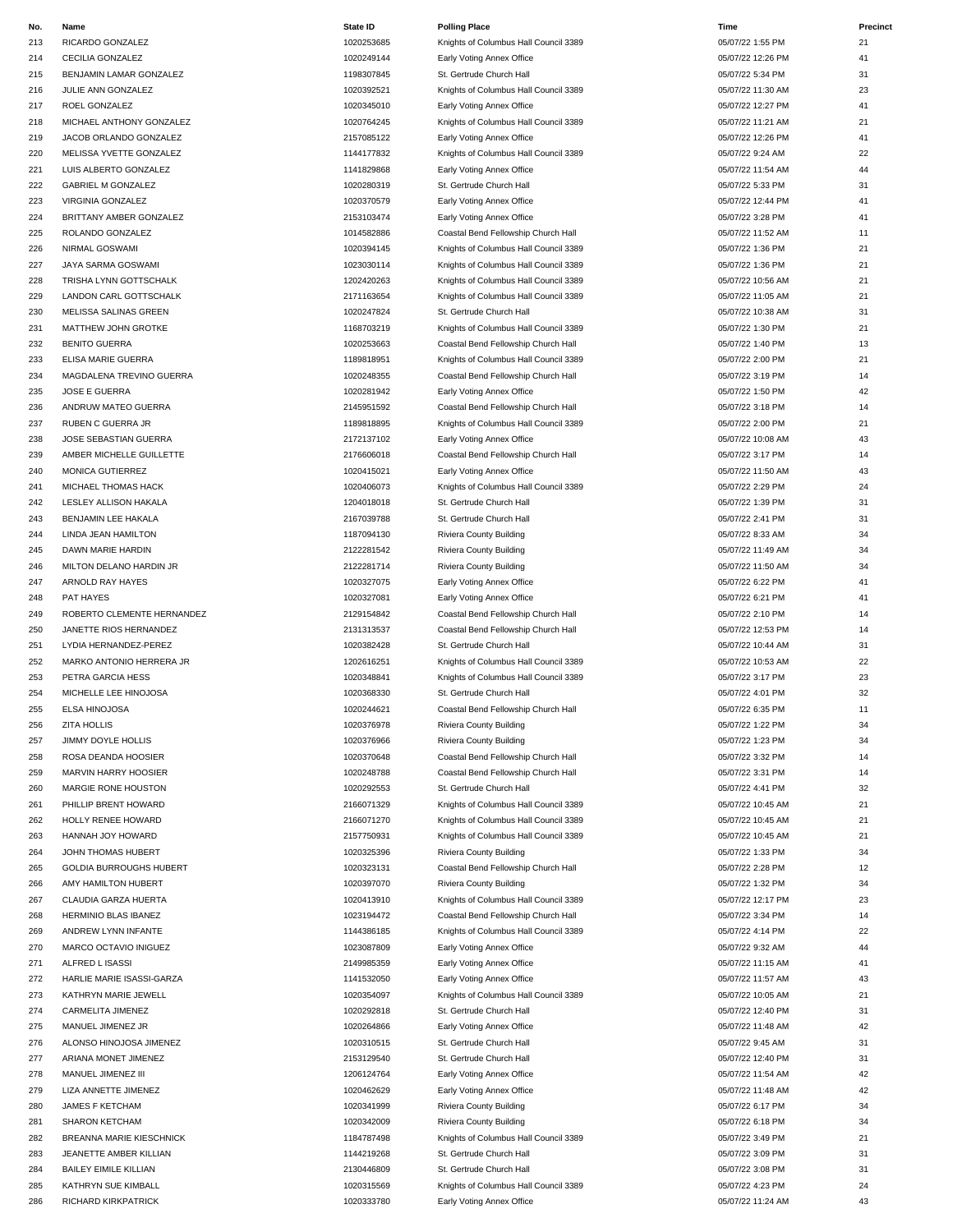| No. | Name                          | <b>State ID</b> | <b>Polling Place</b>                  | Time              | Precinct |
|-----|-------------------------------|-----------------|---------------------------------------|-------------------|----------|
| 287 | EDNA GARZA KIRKPATRICK        | 1020284275      | Early Voting Annex Office             | 05/07/22 11:24 AM | 43       |
| 288 | WARREN RALPH KRESS            | 1020247072      | Coastal Bend Fellowship Church Hall   | 05/07/22 3:34 PM  | 11       |
| 289 | <b>FRANCES KUHN</b>           | 1020253470      | Coastal Bend Fellowship Church Hall   | 05/07/22 8:46 AM  | 13       |
| 290 | KENNETH ALEN KUHN             | 1020254263      | Coastal Bend Fellowship Church Hall   | 05/07/22 8:45 AM  | 13       |
|     |                               |                 |                                       |                   |          |
| 291 | JASMINE LEE LARA              | 1218613843      | Early Voting Annex Office             | 05/07/22 5:11 PM  | 42       |
| 292 | RAFAEL GARZA LEAL             | 1102022432      | Early Voting Annex Office             | 05/07/22 3:48 PM  | 43       |
| 293 | ERNESTO LEAL JR               | 1009768713      | Coastal Bend Fellowship Church Hall   | 05/07/22 5:35 PM  | 14       |
| 294 | CHRISTEN DENISE LEAL          | 1102022445      | Early Voting Annex Office             | 05/07/22 3:48 PM  | 43       |
| 295 | CHRISTOPHER DEAN LEE          | 1020371760      | Riviera County Building               | 05/07/22 9:42 AM  | 34       |
| 296 | YOLANDA ELIZABETH LERMA       | 1020287653      | Early Voting Annex Office             | 05/07/22 8:35 AM  | 44       |
|     |                               |                 |                                       |                   |          |
| 297 | <b>JESSE LEYBA</b>            | 1020263153      | Early Voting Annex Office             | 05/07/22 1:49 PM  | 43       |
| 298 | DIAMANTINA LEYBA              | 1020265733      | Early Voting Annex Office             | 05/07/22 1:51 PM  | 43       |
| 299 | RODNEY EUGENE LIGHT           | 1204672856      | Riviera County Building               | 05/07/22 5:39 PM  | 34       |
| 300 | MARGARET MOREIRA LIGHT        | 1057411186      | Riviera County Building               | 05/07/22 5:40 PM  | 34       |
| 301 | ROCHELLE GUERRA LIGUEZ        | 1206045657      | Early Voting Annex Office             | 05/07/22 5:10 PM  | 44       |
| 302 | ROBERT RAY LINTON             | 1020296372      | Knights of Columbus Hall Council 3389 | 05/07/22 2:54 PM  | 21       |
|     |                               |                 |                                       |                   |          |
| 303 | CORINNA RAMOS LIRA            | 1038666308      | Coastal Bend Fellowship Church Hall   | 05/07/22 9:43 AM  | 14       |
| 304 | ANGEL ANTONIO LIRA            | 1037650395      | Early Voting Annex Office             | 05/07/22 10:00 AM | 43       |
| 305 | MATILDE G LOERA               | 1020245499      | Early Voting Annex Office             | 05/07/22 11:00 AM | 42       |
| 306 | ROSENDO LOERA                 | 1020262117      | Coastal Bend Fellowship Church Hall   | 05/07/22 8:45 AM  | 12       |
| 307 | KIMBERLY MARIE LONDON         | 1020387553      | Knights of Columbus Hall Council 3389 | 05/07/22 6:32 PM  | 21       |
|     |                               |                 |                                       |                   |          |
| 308 | NOE LONGORIA                  | 1020275456      | Early Voting Annex Office             | 05/07/22 11:43 AM | 43       |
| 309 | RAQUEL LONGORIA               | 1020254974      | Early Voting Annex Office             | 05/07/22 11:43 AM | 43       |
| 310 | ALONZO LOPEZ JR               | 1020245890      | Coastal Bend Fellowship Church Hall   | 05/07/22 4:04 PM  | 14       |
| 311 | LARRY JASON LOPEZ             | 1020246550      | Coastal Bend Fellowship Church Hall   | 05/07/22 12:24 PM | 11       |
| 312 | DANIELA RUTH LOPEZ            | 1021013281      | Coastal Bend Fellowship Church Hall   | 05/07/22 11:41 AM | 11       |
| 313 | EDNA LOPEZ                    | 1020245916      | Coastal Bend Fellowship Church Hall   | 05/07/22 4:04 PM  | 14       |
|     |                               |                 |                                       |                   |          |
| 314 | OSCAR DANIEL LOPEZ            | 1007154340      | St. Gertrude Church Hall              | 05/07/22 8:02 AM  | 31       |
| 315 | KRYSTAL LEE LOPEZ             | 1158696251      | Early Voting Annex Office             | 05/07/22 6:19 PM  | 42       |
| 316 | MARIA GOMEZ LOPEZ             | 1007155053      | St. Gertrude Church Hall              | 05/07/22 8:02 AM  | 31       |
| 317 | ARIANNA RENEE LOPEZ           | 2145956508      | St. Gertrude Church Hall              | 05/07/22 6:08 PM  | 31       |
| 318 | DELIA LOPEZ                   | 1020246430      | Coastal Bend Fellowship Church Hall   | 05/07/22 11:41 AM | 11       |
| 319 | <b>LESLEY LOREDO</b>          | 2188989466      |                                       | 05/07/22 3:03 PM  | 21       |
|     |                               |                 | Knights of Columbus Hall Council 3389 |                   |          |
| 320 | JOSE MANUEL LOZANO JR         | 1064557647      | Knights of Columbus Hall Council 3389 | 05/07/22 9:13 AM  | 21       |
| 321 | ANNA MARIE LOZANO             | 1020237089      | St. Gertrude Church Hall              | 05/07/22 4:35 PM  | 32       |
| 322 | DELIA LOZANO                  | 1020280054      | Early Voting Annex Office             | 05/07/22 1:24 PM  | 43       |
| 323 | SHERRY LYNN LUNA              | 1038897601      | Knights of Columbus Hall Council 3389 | 05/07/22 4:28 PM  | 21       |
| 324 | <b>GEORGE LUNA</b>            | 1020237657      | Knights of Columbus Hall Council 3389 | 05/07/22 6:14 PM  | 21       |
|     |                               |                 |                                       |                   | 44       |
| 325 | MANUEL MACARENO               | 1208460461      | Early Voting Annex Office             | 05/07/22 3:11 PM  |          |
| 326 | <b>CRISTINA MACHUCA</b>       | 1021902604      | Riviera County Building               | 05/07/22 12:01 PM | 34       |
| 327 | SALLY GAYLE MACIAS            | 2178318067      | Coastal Bend Fellowship Church Hall   | 05/07/22 2:43 PM  | 11       |
| 328 | RUBEN MECALCO MACIAS          | 1021135614      | Coastal Bend Fellowship Church Hall   | 05/07/22 11:47 AM | 13       |
| 329 | RUDY MADRID JR                | 1185456063      | Early Voting Annex Office             | 05/07/22 12:43 PM | 41       |
| 330 | FRED WILLIAM MAINER           | 1171275303      | Coastal Bend Fellowship Church Hall   | 05/07/22 10:13 AM | 14       |
|     |                               |                 |                                       |                   |          |
| 331 | SAMUEL RUIZ MALDONADO         | 1020385749      | Early Voting Annex Office             | 05/07/22 5:02 PM  | 43       |
| 332 | NORMA MANCIAS-PRADO           | 1059844742      | Knights of Columbus Hall Council 3389 | 05/07/22 10:11 AM | 22       |
| 333 | LEANDRO MAREZ JR              | 1020343814      | Riviera County Building               | 05/07/22 2:52 PM  | 34       |
| 334 | MARYRAYE SHULTZ MAREZ         | 1142763201      | Riviera County Building               | 05/07/22 2:51 PM  | 34       |
| 335 | KRISTINA BERNAL MARICHALAR    | 1158211912      | St. Gertrude Church Hall              | 05/07/22 10:40 AM | 31       |
| 336 | MARCO ANTONIO MARICHALAR      | 1023984011      | St. Gertrude Church Hall              | 05/07/22 10:44 AM | 31       |
|     |                               |                 |                                       |                   |          |
| 337 | <b>MARY HELEN MARKS</b>       | 1020335452      | St. Gertrude Church Hall              | 05/07/22 6:03 PM  | 31       |
| 338 | MARIZELDA GOMEZ MARROQUIN     | 1020375539      | Early Voting Annex Office             | 05/07/22 6:35 PM  | 41       |
| 339 | JOHN MARCUS MARROQUIN         | 1020366365      | Early Voting Annex Office             | 05/07/22 6:35 PM  | 41       |
| 340 | SYLVIA ANN MARTINEZ           | 1020507944      | St. Gertrude Church Hall              | 05/07/22 11:57 AM | 31       |
| 341 | DANIEL ANTONIO MARTINEZ       | 1014311937      | St. Gertrude Church Hall              | 05/07/22 5:51 PM  | 31       |
| 342 | <b>GLENDA ALEXIS MARTINEZ</b> | 1149247459      | St. Gertrude Church Hall              | 05/07/22 12:30 PM | 32       |
|     |                               |                 |                                       |                   |          |
| 343 | PATRICIA ANN MARTINEZ         | 2149988228      | St. Gertrude Church Hall              | 05/07/22 5:51 PM  | 31       |
| 344 | <b>GLORIA MATA</b>            | 1020283261      | Early Voting Annex Office             | 05/07/22 10:22 AM | 43       |
| 345 | <b>DAVID MATA</b>             | 1020283889      | Early Voting Annex Office             | 05/07/22 10:22 AM | 43       |
| 346 | MELISSA ANN MAUCK             | 2122671098      | Coastal Bend Fellowship Church Hall   | 05/07/22 1:22 PM  | 12       |
| 347 | PAUL CRAIG MAY                | 1020324206      | Riviera County Building               | 05/07/22 12:48 PM | 34       |
| 348 | KIMBERLY KAY MAYBERRY         | 2157397797      | Coastal Bend Fellowship Church Hall   | 05/07/22 2:26 PM  | 14       |
|     |                               |                 |                                       |                   |          |
| 349 | DEBRA VERNELL MCCREIGHT       | 1020259143      | Knights of Columbus Hall Council 3389 | 05/07/22 1:58 PM  | 22       |
| 350 | ROBERT T MCCREIGHT            | 1020335182      | Knights of Columbus Hall Council 3389 | 05/07/22 1:59 PM  | 22       |
| 351 | TESSA LYN MCKEEVER            | 1037749315      | Knights of Columbus Hall Council 3389 | 05/07/22 3:40 PM  | 23       |
| 352 | <b>GENARO L MEDRANO</b>       | 1190432309      | Coastal Bend Fellowship Church Hall   | 05/07/22 1:18 PM  | 14       |
| 353 | RACHEL ANN MEDRANO            | 1025422460      | Coastal Bend Fellowship Church Hall   | 05/07/22 1:18 PM  | 14       |
| 354 | ALEXANDER THOMAS MENDEZ       | 2128295167      | Coastal Bend Fellowship Church Hall   | 05/07/22 10:56 AM | 14       |
|     |                               |                 |                                       |                   |          |
| 355 | VERONICA AVAHNI MENDEZ        | 2167040576      | Coastal Bend Fellowship Church Hall   | 05/07/22 10:52 AM | 14       |
| 356 | JUAQUINA RAMOS MENDEZ         | 1020564688      | Ricardo Community Senior Center       | 05/07/22 5:06 PM  | 35       |
| 357 | PORFIRIO MENDEZ JR            | 1020245565      | Coastal Bend Fellowship Church Hall   | 05/07/22 10:51 AM | 14       |
| 358 | EUGENIO PENA MENDIETTA        | 1020276639      | Ricardo Community Senior Center       | 05/07/22 10:29 AM | 35       |
| 359 | HILDA MENDIETTA               | 1020320962      | Coastal Bend Fellowship Church Hall   | 05/07/22 8:17 AM  | 14       |
| 360 | SEFERINO BAZAN MENDIETTA      | 1020320785      | Coastal Bend Fellowship Church Hall   | 05/07/22 1:36 PM  | 14       |
|     |                               |                 |                                       |                   |          |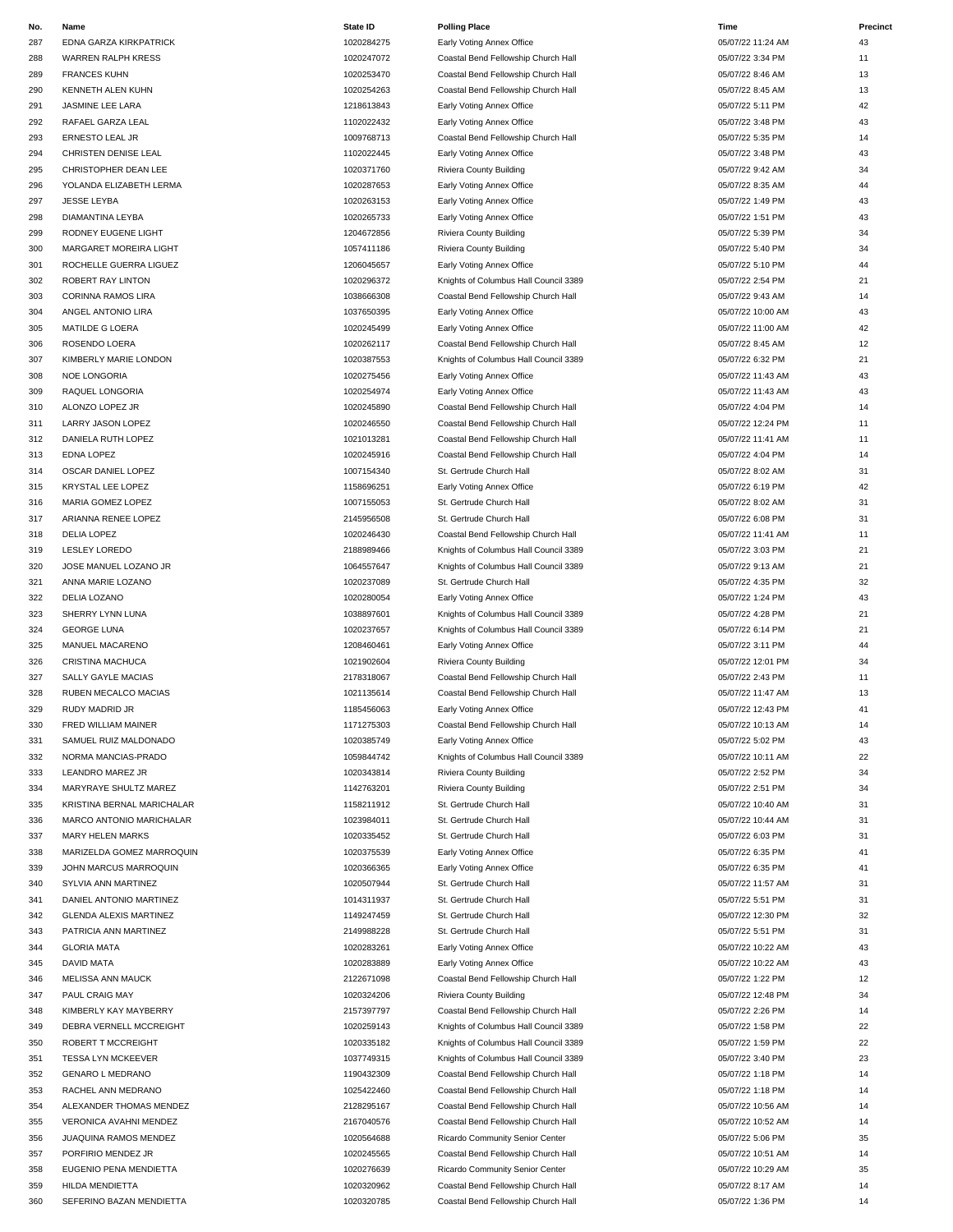| No.        | Name                      | <b>State ID</b> | <b>Polling Place</b>                  | Time              | Precinct |
|------------|---------------------------|-----------------|---------------------------------------|-------------------|----------|
| 361        | ALFREDO G MENDIETTA       | 1020320970      | Coastal Bend Fellowship Church Hall   | 05/07/22 8:18 AM  | 14       |
| 362        | AMANDA MENDIETTA-GARCIA   | 1022461664      | Early Voting Annex Office             | 05/07/22 11:44 AM | 41       |
| 363        | JOSE ANTONIO MENDOZA      | 1020317037      | Knights of Columbus Hall Council 3389 | 05/07/22 10:44 AM | 22       |
| 364        | ELIZABETH PEREZ MENDOZA   | 1144953970      | St. Gertrude Church Hall              | 05/07/22 1:38 PM  | 32       |
| 365        | JOSE ANTONIO MENDOZA II   | 1020379510      | Knights of Columbus Hall Council 3389 | 05/07/22 10:41 AM | 22       |
| 366        | ROBERTO MENDOZA JR        | 1020292650      | Knights of Columbus Hall Council 3389 | 05/07/22 3:44 PM  | 23       |
| 367        | ALICE MENDOZA             | 1020317028      |                                       | 05/07/22 10:43 AM | 22       |
|            |                           |                 | Knights of Columbus Hall Council 3389 |                   |          |
| 368        | PATRICIA ANN MENDOZA      | 1020291334      | Knights of Columbus Hall Council 3389 | 05/07/22 3:44 PM  | 23       |
| 369        | JAVIER ALVARO MENDOZA     | 1020460610      | St. Gertrude Church Hall              | 05/07/22 1:38 PM  | 32       |
| 370        | LAURA ANITA MERCADO       | 1020464525      | Coastal Bend Fellowship Church Hall   | 05/07/22 2:48 PM  | 14       |
| 371        | TROY ALLEN MERSHON        | 2001324765      | Knights of Columbus Hall Council 3389 | 05/07/22 2:29 PM  | 23       |
| 372        | JEANETTE LEE MERSHON      | 1020354577      | Knights of Columbus Hall Council 3389 | 05/07/22 2:29 PM  | 24       |
| 373        | ROBERTA ANN MITTAG        | 1020325775      | Riviera County Building               | 05/07/22 9:58 AM  | 34       |
| 374        | MARIA MONTALVO            | 1020279051      | Early Voting Annex Office             | 05/07/22 4:34 PM  | 43       |
| 375        | MANUEL T MONTALVO         | 1020456581      | Early Voting Annex Office             | 05/07/22 4:34 PM  | 43       |
| 376        | GLENDA GLORIA MONTALVO    | 1020413056      | Early Voting Annex Office             | 05/07/22 9:29 AM  | 41       |
| 377        | ANTHONY RAY MONTEZ        | 1214575532      | Coastal Bend Fellowship Church Hall   | 05/07/22 3:59 PM  | 14       |
| 378        | CARRYN BLAKELY MOONEY     | 1166314877      | St. Gertrude Church Hall              | 05/07/22 1:41 PM  | 33       |
| 379        | ARMENIA MORALES           | 1020321581      | St. Gertrude Church Hall              | 05/07/22 11:15 AM | 31       |
|            |                           |                 |                                       |                   | 31       |
| 380        | DANIEL M MORALES          | 1020321146      | St. Gertrude Church Hall              | 05/07/22 11:15 AM |          |
| 381        | PHILIP STOCKTON MOREY JR  | 1020622554      | Early Voting Annex Office             | 05/07/22 4:38 PM  | 44       |
| 382        | CORRIE ANN MOSQUEDA       | 1142920571      | Knights of Columbus Hall Council 3389 | 05/07/22 5:40 PM  | 23       |
| 383        | ELIZABETH MUNOZ           | 1020281715      | Early Voting Annex Office             | 05/07/22 11:16 AM | 43       |
| 384        | MICHAEL JAMES MUNOZ       | 1205961133      | Coastal Bend Fellowship Church Hall   | 05/07/22 5:28 PM  | 14       |
| 385        | MARIO ALEJO MUNOZ         | 1007395687      | Coastal Bend Fellowship Church Hall   | 05/07/22 9:12 AM  | 14       |
| 386        | <b>HECTOR M MUNOZ</b>     | 1020462999      | Early Voting Annex Office             | 05/07/22 11:16 AM | 43       |
| 387        | ROSA M MUNOZ-MARTINEZ     | 1020265503      | Coastal Bend Fellowship Church Hall   | 05/07/22 5:53 PM  | 11       |
| 388        | AMANDA LARA MURRAY        | 1170489611      | Knights of Columbus Hall Council 3389 | 05/07/22 4:36 PM  | 21       |
| 389        | VINCENT LEE MURRAY        | 1024110376      | Knights of Columbus Hall Council 3389 | 05/07/22 4:35 PM  | 21       |
| 390        | FABIAN ENRIQUE NAVARRO    | 2172107468      | Coastal Bend Fellowship Church Hall   | 05/07/22 2:49 PM  | 11       |
| 391        | DANIEL PEREZ NAVEJAR      | 1020245992      | Early Voting Annex Office             | 05/07/22 8:18 AM  | 41       |
| 392        | RICHARD KENT NEWTON       | 1020376461      |                                       | 05/07/22 4:03 PM  | 34       |
|            |                           |                 | Riviera County Building               |                   |          |
| 393        | MARY THERESE NEWTON       | 1020233691      | Riviera County Building               | 05/07/22 4:05 PM  | 34       |
| 394        | JOHN PHILLIP NICHOLAS     | 1020393490      | Coastal Bend Fellowship Church Hall   | 05/07/22 2:31 PM  | 14       |
| 395        | MELLISSA LAURA NICHOLAS   | 1020380623      | Coastal Bend Fellowship Church Hall   | 05/07/22 2:32 PM  | 14       |
| 396        | REBECCA RICHEY NORDEEN    | 1020376754      | St. Gertrude Church Hall              | 05/07/22 3:28 PM  | 33       |
| 397        | DARRELL HARRY NORDEEN     | 1020370790      | St. Gertrude Church Hall              | 05/07/22 3:28 PM  | 33       |
| 398        | ROBERT WILLIAM ODOM       | 1020245327      | St. Gertrude Church Hall              | 05/07/22 12:52 PM | 32       |
| 399        | EGLANTINA CARRILLO ODOM   | 1020832500      | Coastal Bend Fellowship Church Hall   | 05/07/22 10:32 AM | 11       |
| 400        | JOHN NORRIS OLSON         | 1020268754      | St. Gertrude Church Hall              | 05/07/22 11:06 AM | 31       |
| 401        | <b>IRENE REANA ORTEGA</b> | 1020253190      | Coastal Bend Fellowship Church Hall   | 05/07/22 5:39 PM  | 13       |
| 402        | CARLOS ORTIZ              | 1020239404      | St. Gertrude Church Hall              | 05/07/22 12:51 PM | 31       |
| 403        | <b>JULIA DAWN PARR</b>    | 2163262416      | Riviera County Building               | 05/07/22 4:46 PM  | 34       |
| 404        | EILEEN R PATTEN           | 1020309152      | Knights of Columbus Hall Council 3389 | 05/07/22 10:26 AM | 22       |
| 405        | RODOLFO PENA III          | 2172256163      | St. Gertrude Church Hall              | 05/07/22 6:22 PM  | 31       |
|            |                           |                 |                                       |                   |          |
| 406        | ANTONIA AMERICA PENA      | 1020240544      | Coastal Bend Fellowship Church Hall   | 05/07/22 3:24 PM  | 12       |
| 407        | CHARLENE HINOJOSA PENA    | 1020423973      | St. Gertrude Church Hall              | 05/07/22 6:22 PM  | 31       |
| 408        | DANIEL ROBERTO PENA       | 1020465141      | Coastal Bend Fellowship Church Hall   | 05/07/22 3:04 PM  | 12       |
| 409        | ESTELLA LOERA PEREZ       | 1020261607      | Early Voting Annex Office             | 05/07/22 2:58 PM  | 43       |
| 410        | JOEL JAIME PEREZ          | 1020401838      | St. Gertrude Church Hall              | 05/07/22 11:45 AM | 31       |
| 411        | DAVID ELI PEREZ           | 1020289565      | St. Gertrude Church Hall              | 05/07/22 10:45 AM | 31       |
| 412        | LINDA RAMOS PEREZ         | 1020381434      | St. Gertrude Church Hall              | 05/07/22 11:45 AM | 31       |
| 413        | ROLANDO VALADEZ PEREZ     | 1020267858      | Knights of Columbus Hall Council 3389 | 05/07/22 9:35 AM  | 21       |
| 414        | ALEXANDER PEREZ JR        | 1020459806      | Early Voting Annex Office             | 05/07/22 3:40 PM  | 43       |
| 415        | NORMA PEREZ               | 1020267827      | Knights of Columbus Hall Council 3389 | 05/07/22 9:35 AM  | 21       |
| 416        | MELINDA SUE PEREZ         | 1024069919      | Coastal Bend Fellowship Church Hall   | 05/07/22 1:57 PM  | 14       |
| 417        | <b>IMELDA PEREZ</b>       | 1020333561      | Knights of Columbus Hall Council 3389 | 05/07/22 1:00 PM  | 21       |
|            |                           |                 |                                       |                   |          |
| 418<br>419 | ALVIN JOSEPH PETEREK      | 1020463683      | Knights of Columbus Hall Council 3389 | 05/07/22 10:32 AM | 24<br>24 |
|            | DORIS PETEREK             | 1020317071      | Knights of Columbus Hall Council 3389 | 05/07/22 11:07 AM |          |
| 420        | MARGERY LYNETTE PETERSON  | 1020267773      | Coastal Bend Fellowship Church Hall   | 05/07/22 6:34 PM  | 12       |
| 421        | LINDA HAMILTON PETRO      | 2148449008      | Riviera County Building               | 05/07/22 3:46 PM  | 34       |
| 422        | ISIDORO CHRISTIAN PINEDA  | 1037930687      | Knights of Columbus Hall Council 3389 | 05/07/22 6:30 PM  | 21       |
| 423        | ROGER A POLLARD           | 1020464135      | Knights of Columbus Hall Council 3389 | 05/07/22 3:14 PM  | 21       |
| 424        | LAURA POLLARD             | 1020334110      | Knights of Columbus Hall Council 3389 | 05/07/22 4:26 PM  | 21       |
| 425        | JOSE LUIS PRADO           | 1020340347      | St. Gertrude Church Hall              | 05/07/22 4:28 PM  | 32       |
| 426        | <b>JEANNETTE PRICE</b>    | 1020359965      | Knights of Columbus Hall Council 3389 | 05/07/22 4:08 PM  | 21       |
| 427        | <b>BOBBI LYN PRINCE</b>   | 1070868683      | Coastal Bend Fellowship Church Hall   | 05/07/22 1:57 PM  | 11       |
| 428        | FRANK EDWIN PRUKOP        | 1054468386      | Knights of Columbus Hall Council 3389 | 05/07/22 2:55 PM  | 21       |
| 429        | SHELBY LYNN PURDY         | 2170985962      | Knights of Columbus Hall Council 3389 | 05/07/22 12:26 PM | 21       |
| 430        | ERIC WILLIAM PURDY        | 1026849233      | Knights of Columbus Hall Council 3389 | 05/07/22 2:23 PM  | 21       |
|            |                           |                 |                                       |                   | 21       |
| 431        | BELINDA VERA PURDY        | 1179450096      | Knights of Columbus Hall Council 3389 | 05/07/22 12:26 PM |          |
| 432        | MARIA TORRES QUINONES     | 1020334134      | Knights of Columbus Hall Council 3389 | 05/07/22 3:28 PM  | 21       |
| 433        | TERRY ANN QUINTANILLA     | 1020298758      | Knights of Columbus Hall Council 3389 | 05/07/22 12:17 PM | 22       |
| 434        | YOLANDA RAMIREZ           | 1020244152      | Coastal Bend Fellowship Church Hall   | 05/07/22 5:36 PM  | 14       |

| <b>Polling Place</b>                                 |
|------------------------------------------------------|
| Coastal Bend Fellowship Church Hall                  |
| Early Voting Annex Office                            |
| Knights of Columbus Hall Council 3389                |
| St. Gertrude Church Hall                             |
| Knights of Columbus Hall Council 3389                |
| Knights of Columbus Hall Council 3389                |
| Knights of Columbus Hall Council 3389                |
| Knights of Columbus Hall Council 3389                |
| St. Gertrude Church Hall                             |
| Coastal Bend Fellowship Church Hall                  |
| Knights of Columbus Hall Council 3389                |
| Knights of Columbus Hall Council 3389                |
| Riviera County Building                              |
| Early Voting Annex Office                            |
| Early Voting Annex Office                            |
| Early Voting Annex Office                            |
| Coastal Bend Fellowship Church Hall                  |
|                                                      |
| St. Gertrude Church Hall<br>St. Gertrude Church Hall |
|                                                      |
| St. Gertrude Church Hall                             |
| Early Voting Annex Office                            |
| Knights of Columbus Hall Council 3389                |
| Early Voting Annex Office                            |
| Coastal Bend Fellowship Church Hall                  |
| Coastal Bend Fellowship Church Hall                  |
| Early Voting Annex Office                            |
| Coastal Bend Fellowship Church Hall                  |
| Knights of Columbus Hall Council 3389                |
| Knights of Columbus Hall Council 3389                |
| Coastal Bend Fellowship Church Hall                  |
| Early Voting Annex Office                            |
| Riviera County Building                              |
| Riviera County Building                              |
| Coastal Bend Fellowship Church Hall                  |
| Coastal Bend Fellowship Church Hall                  |
| St. Gertrude Church Hall                             |
| St. Gertrude Church Hall                             |
| St. Gertrude Church Hall                             |
| Coastal Bend Fellowship Church Hall                  |
| St. Gertrude Church Hall                             |
|                                                      |
| Coastal Bend Fellowship Church Hall                  |
| St. Gertrude Church Hall                             |
| Riviera County Building                              |
| Knights of Columbus Hall Council 3389                |
| St. Gertrude Church Hall                             |
| Coastal Bend Fellowship Church Hall                  |
| St. Gertrude Church Hall                             |
| Coastal Bend Fellowship Church Hall                  |
| Early Voting Annex Office                            |
| St. Gertrude Church Hall                             |
| St. Gertrude Church Hall                             |
| St. Gertrude Church Hall                             |
| Knights of Columbus Hall Council 3389                |
| Early Voting Annex Office                            |
| Knights of Columbus Hall Council 3389                |
| Coastal Bend Fellowship Church Hall                  |
| Knights of Columbus Hall Council 3389                |
| Knights of Columbus Hall Council 3389                |
| Knights of Columbus Hall Council 3389                |
| Coastal Bend Fellowship Church Hall                  |
| Riviera County Building                              |
| Knights of Columbus Hall Council 3389                |
| Knights of Columbus Hall Council 3389                |
| Knights of Columbus Hall Council 3389                |
| St. Gertrude Church Hall                             |
| Knights of Columbus Hall Council 3389                |
| Coastal Bend Fellowship Church Hall                  |
| Knights of Columbus Hall Council 3389                |
| Knights of Columbus Hall Council 3389                |
|                                                      |
| Knights of Columbus Hall Council 3389                |
| Knights of Columbus Hall Council 3389                |
| Knights of Columbus Hall Council 3389                |
| Knights of Columbus Hall Council 3389                |
| Coastal Bend Fellowship Church Hall                  |

| Time              | Prec |
|-------------------|------|
| 05/07/22 8:18 AM  | 14   |
| 05/07/22 11:44 AM | 41   |
| 05/07/22 10:44 AM | 22   |
| 05/07/22 1:38 PM  | 32   |
| 05/07/22 10:41 AM | 22   |
| 05/07/22 3:44 PM  | 23   |
| 05/07/22 10:43 AM | 22   |
| 05/07/22 3:44 PM  | 23   |
|                   |      |
| 05/07/22 1:38 PM  | 32   |
| 05/07/22 2:48 PM  | 14   |
| 05/07/22 2:29 PM  | 23   |
| 05/07/22 2:29 PM  | 24   |
| 05/07/22 9:58 AM  | 34   |
| 05/07/22 4:34 PM  | 43   |
| 05/07/22 4:34 PM  | 43   |
| 05/07/22 9:29 AM  | 41   |
| 05/07/22 3:59 PM  | 14   |
| 05/07/22 1:41 PM  | 33   |
| 05/07/22 11:15 AM | 31   |
| 05/07/22 11:15 AM | 31   |
| 05/07/22 4:38 PM  | 44   |
| 05/07/22 5:40 PM  | 23   |
| 05/07/22 11:16 AM | 43   |
| 05/07/22 5:28 PM  | 14   |
| 05/07/22 9:12 AM  | 14   |
| 05/07/22 11:16 AM | 43   |
| 05/07/22 5:53 PM  |      |
|                   | 11   |
| 05/07/22 4:36 PM  | 21   |
| 05/07/22 4:35 PM  | 21   |
| 05/07/22 2:49 PM  | 11   |
| 05/07/22 8:18 AM  | 41   |
| 05/07/22 4:03 PM  | 34   |
| 05/07/22 4:05 PM  | 34   |
| 05/07/22 2:31 PM  | 14   |
| 05/07/22 2:32 PM  | 14   |
| 05/07/22 3:28 PM  | 33   |
| 05/07/22 3:28 PM  | 33   |
| 05/07/22 12:52 PM | 32   |
| 05/07/22 10:32 AM | 11   |
| 05/07/22 11:06 AM | 31   |
| 05/07/22 5:39 PM  | 13   |
| 05/07/22 12:51 PM | 31   |
| 05/07/22 4:46 PM  | 34   |
| 05/07/22 10:26 AM | 22   |
| 05/07/22 6:22 PM  | 31   |
| 05/07/22 3:24 PM  | 12   |
| 05/07/22 6:22 PM  | 31   |
| 05/07/22 3:04 PM  | 12   |
| 05/07/22 2:58 PM  | 43   |
| 05/07/22 11:45 AM | 31   |
| 05/07/22 10:45 AM | 31   |
| 05/07/22 11:45 AM | 31   |
| 05/07/22 9:35 AM  | 21   |
| 05/07/22 3:40 PM  | 43   |
| 05/07/22 9:35 AM  | 21   |
| 05/07/22 1:57 PM  | 14   |
|                   |      |
| 05/07/22 1:00 PM  | 21   |
| 05/07/22 10:32 AM | 24   |
| 05/07/22 11:07 AM | 24   |
| 05/07/22 6:34 PM  | 12   |
| 05/07/22 3:46 PM  | 34   |
| 05/07/22 6:30 PM  | 21   |
| 05/07/22 3:14 PM  | 21   |
| 05/07/22 4:26 PM  | 21   |
| 05/07/22 4:28 PM  | 32   |
| 05/07/22 4:08 PM  | 21   |
| 05/07/22 1:57 PM  | 11   |
| 05/07/22 2:55 PM  | 21   |
| 05/07/22 12:26 PM | 21   |
| 05/07/22 2:23 PM  | 21   |
| 05/07/22 12:26 PM | 21   |
| 05/07/22 3:28 PM  | 21   |
| 05/07/22 12:17 PM | 22   |
| 05/07/22 5:36 PM  | 14   |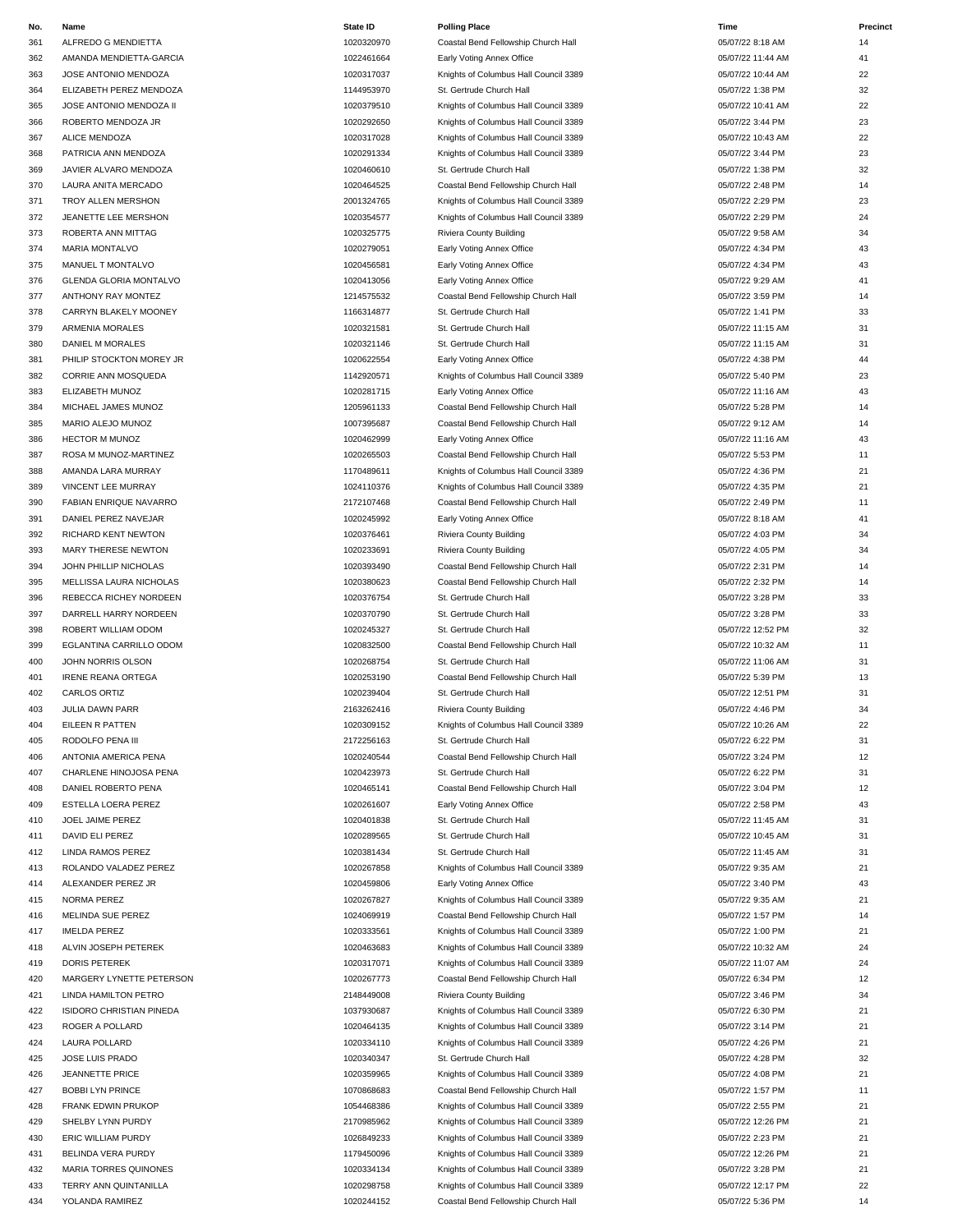| No. | Name                           | <b>State ID</b> | <b>Polling Place</b>                  | Time              | Precinct |
|-----|--------------------------------|-----------------|---------------------------------------|-------------------|----------|
| 435 | MONICA NORI RAMIREZ            | 1007461998      | St. Gertrude Church Hall              | 05/07/22 2:00 PM  | 31       |
| 436 | MARTHA E RAMIREZ               | 1020318261      | Knights of Columbus Hall Council 3389 | 05/07/22 5:17 PM  | 21       |
| 437 | ANTONIO MARIO RAMIREZ          | 1020244181      | Coastal Bend Fellowship Church Hall   | 05/07/22 5:37 PM  | 14       |
| 438 | CRYSTAL RAMIREZ-GARCIA         | 2172131642      | Riviera County Building               | 05/07/22 3:48 PM  | 34       |
| 439 | ELIA RAMON                     | 1020284769      | Coastal Bend Fellowship Church Hall   | 05/07/22 10:16 AM | 13       |
| 440 | <b>RUBEN RAMOS JR</b>          | 1020258597      | Early Voting Annex Office             | 05/07/22 1:51 PM  | 42       |
| 441 | ALFONSO ROMEO RAMOS JR         | 1020237439      | St. Gertrude Church Hall              | 05/07/22 2:00 PM  | 31       |
| 442 | <b>LUCILA RAMOS</b>            | 1007088222      | Knights of Columbus Hall Council 3389 | 05/07/22 11:38 AM | 22       |
| 443 | NANCY PHILLIPS RAY             | 2142531848      | Coastal Bend Fellowship Church Hall   | 05/07/22 10:38 AM | 12       |
|     | <b>HILDA RECIO</b>             | 1020301551      | Knights of Columbus Hall Council 3389 | 05/07/22 3:16 PM  | 21       |
| 444 |                                |                 |                                       |                   | 21       |
| 445 | <b>JACOB RECIO</b>             | 2171610320      | Knights of Columbus Hall Council 3389 | 05/07/22 3:25 PM  |          |
| 446 | ROBERT LOUIS RECIO             | 1059903971      | Knights of Columbus Hall Council 3389 | 05/07/22 3:15 PM  | 21       |
| 447 | <b>RHONDA REMMERS</b>          | 1020334238      | Knights of Columbus Hall Council 3389 | 05/07/22 1:01 PM  | 21       |
| 448 | ALTON ARTHUR REMMERS JR        | 1020334229      | Knights of Columbus Hall Council 3389 | 05/07/22 2:01 PM  | 21       |
| 449 | TERESA CAVAZOS RESENDEZ        | 1020382705      | St. Gertrude Church Hall              | 05/07/22 5:32 PM  | 32       |
| 450 | PATRICIA VILLANUEVA RIOS       | 1020287420      | Early Voting Annex Office             | 05/07/22 1:05 PM  | 42       |
| 451 | ANGEL AMBROSIO RIOS            | 2147647488      | Early Voting Annex Office             | 05/07/22 5:04 PM  | 43       |
| 452 | <b>CASEY NEIL RIOS</b>         | 2133720572      | Riviera County Building               | 05/07/22 5:28 PM  | 34       |
| 453 | ANGELINE SANTIAGO RIOS         | 1020398148      | Early Voting Annex Office             | 05/07/22 5:00 PM  | 43       |
| 454 | JUAN ENRIQUE RIOS              | 1020398153      | Early Voting Annex Office             | 05/07/22 5:00 PM  | 43       |
| 455 | <b>JUSTO HERMENEJILOO RIOS</b> | 2126663423      | Early Voting Annex Office             | 05/07/22 4:49 PM  | 43       |
| 456 | ANGELINA CONCEPCION RIOS       | 2167291627      | Early Voting Annex Office             | 05/07/22 5:02 PM  | 43       |
| 457 | SYLVIA ANITA RIOS              | 1020242114      | Coastal Bend Fellowship Church Hall   | 05/07/22 7:54 AM  | 13       |
| 458 | <b>JESUS DOROTEO RIOS</b>      | 1020286574      | Early Voting Annex Office             | 05/07/22 12:14 PM | 42       |
| 459 | VICTORIA GUADALUPE RIOS        | 1174040143      | Early Voting Annex Office             | 05/07/22 3:50 PM  | 43       |
|     | <b>JESUS A RIOS</b>            | 2126663182      |                                       | 05/07/22 5:02 PM  | 43       |
| 460 |                                |                 | Early Voting Annex Office             |                   |          |
| 461 | <b>JUAN RIOS</b>               | 2133456734      | Early Voting Annex Office             | 05/07/22 5:07 PM  | 43       |
| 462 | <b>BEATRICE B RIOS</b>         | 2142525366      | Coastal Bend Fellowship Church Hall   | 05/07/22 12:58 PM | 13       |
| 463 | <b>TAMMY SUE RIVAS</b>         | 1184162385      | Ricardo Community Senior Center       | 05/07/22 3:47 PM  | 35       |
| 464 | MARTIN ALEX RIVAS              | 1020238819      | Ricardo Community Senior Center       | 05/07/22 3:47 PM  | 35       |
| 465 | NICHOLAS LORENZO RIVAS         | 2153219310      | St. Gertrude Church Hall              | 05/07/22 12:10 PM | 32       |
| 466 | NOELIA RODRIGUEZ               | 1020281620      | Coastal Bend Fellowship Church Hall   | 05/07/22 1:50 PM  | 13       |
| 467 | STEPHANIE E RODRIGUEZ          | 1020258610      | Knights of Columbus Hall Council 3389 | 05/07/22 4:57 PM  | 21       |
| 468 | OCTAVIO JAVIER RODRIGUEZ II    | 1145329210      | Knights of Columbus Hall Council 3389 | 05/07/22 10:18 AM | 21       |
| 469 | ANA RODRIGUEZ                  | 1020270202      | St. Gertrude Church Hall              | 05/07/22 4:54 PM  | 31       |
| 470 | JOSE ANTONIO RODRIGUEZ         | 1020270218      | St. Gertrude Church Hall              | 05/07/22 5:15 PM  | 31       |
| 471 | MARIA ELENA RODRIGUEZ          | 1148118740      | Knights of Columbus Hall Council 3389 | 05/07/22 10:18 AM | 21       |
| 472 | ROSENDA RODRIGUEZ              | 2172434924      | Coastal Bend Fellowship Church Hall   | 05/07/22 1:50 PM  | 13       |
|     |                                | 1020274419      | Coastal Bend Fellowship Church Hall   | 05/07/22 10:29 AM |          |
| 473 | EUGENE FRANTZ ROGERS           |                 |                                       |                   | 11       |
| 474 | JUVENTINO ROSAS JR             | 1020457383      | Early Voting Annex Office             | 05/07/22 10:09 AM | 43       |
| 475 | OSCAR DAVID ROSSE              | 1020238826      | Coastal Bend Fellowship Church Hall   | 05/07/22 10:14 AM | 12       |
| 476 | ALICIA SALDIVAR ROWLEY         | 1042452744      | Knights of Columbus Hall Council 3389 | 05/07/22 10:01 AM | 22       |
| 477 | <b>EDWIN N ROWLEY</b>          | 1020459538      | Knights of Columbus Hall Council 3389 | 05/07/22 11:48 AM | 22       |
| 478 | CITLALLI JACQUELINE RUBALCABA  | 2142657842      | Early Voting Annex Office             | 05/07/22 9:45 AM  | 44       |
| 479 | <b>GRACE V RUIZ</b>            | 1020250884      | St. Gertrude Church Hall              | 05/07/22 9:42 AM  | 31       |
| 480 | SUSAN MARIE RUTHERFORD         | 1020336424      | Knights of Columbus Hall Council 3389 | 05/07/22 4:11 PM  | 21       |
| 481 | ROSANA VELASCO RYAN            | 1020248197      | Riviera County Building               | 05/07/22 11:55 AM | 34       |
| 482 | TIMOTHY JON RYAN               | 1020248204      | Riviera County Building               | 05/07/22 11:55 AM | 34       |
| 483 | JOSE SAENZ                     | 1020305471      | Early Voting Annex Office             | 05/07/22 5:12 PM  | 41       |
| 484 | ROSARIO SAENZ                  | 1021136584      | Early Voting Annex Office             | 05/07/22 12:44 PM | 41       |
| 485 | ARTURO SALAS JR                | 1038364772      | Knights of Columbus Hall Council 3389 | 05/07/22 2:49 PM  | 24       |
| 486 | AMBROSIO L SALAZAR JR          | 1020365674      | Ricardo Community Senior Center       | 05/07/22 4:54 PM  | 35       |
|     | EMILIA EMILY JEANNE SALAZAR    | 1020278039      |                                       |                   |          |
| 487 |                                |                 | St. Gertrude Church Hall              | 05/07/22 7:44 AM  | 31       |
| 488 | OSCAR JAVIER SALAZAR           | 1147096069      | St. Gertrude Church Hall              | 05/07/22 7:39 AM  | 31       |
| 489 | ANNA SALDANA                   | 1020283718      | Early Voting Annex Office             | 05/07/22 11:17 AM | 43       |
| 490 | ALYSSA DANIELLE SALINAS        | 1190430654      | Early Voting Annex Office             | 05/07/22 2:21 PM  | 44       |
| 491 | LETICIA CANALES SALINAS        | 1169603219      | Early Voting Annex Office             | 05/07/22 11:51 AM | 44       |
| 492 | MIRANDA SALINAS                | 1208252089      | Early Voting Annex Office             | 05/07/22 11:32 AM | 44       |
| 493 | CYNTHIA ANN SALINAS            | 1020320582      | Coastal Bend Fellowship Church Hall   | 05/07/22 3:35 PM  | 14       |
| 494 | JOE HENRY SALINAS              | 1021358628      | Early Voting Annex Office             | 05/07/22 11:51 AM | 44       |
| 495 | KATHRYN ELIZABETH SALINAS      | 2139298548      | Early Voting Annex Office             | 05/07/22 11:52 AM | 41       |
| 496 | LESLEY ANN SALINAS             | 1160222137      | Coastal Bend Fellowship Church Hall   | 05/07/22 3:14 PM  | 14       |
| 497 | MICHAEL ELOY SALINAS           | 1193203528      | Coastal Bend Fellowship Church Hall   | 05/07/22 11:55 AM | 14       |
| 498 | DANIEL SALINAS JR              | 1020286722      | Early Voting Annex Office             | 05/07/22 2:21 PM  | 44       |
|     |                                |                 |                                       |                   |          |
| 499 | MARIA LUISA SALINAS            | 1020286746      | Early Voting Annex Office             | 05/07/22 2:21 PM  | 44       |
| 500 | BENITA GONZALEZ SANCHEZ        | 1020293383      | Knights of Columbus Hall Council 3389 | 05/07/22 4:51 PM  | 23       |
| 501 | MARYANN SANCHEZ                | 1020278250      | Early Voting Annex Office             | 05/07/22 12:05 PM | 43       |
| 502 | JUAN MANUEL SANDOVAL           | 1020247208      | Coastal Bend Fellowship Church Hall   | 05/07/22 7:32 AM  | 11       |
| 503 | SIERRA SANDOVAL                | 2165858690      | Coastal Bend Fellowship Church Hall   | 05/07/22 10:16 AM | 11       |
| 504 | AMY LYNN SANDOVAL              | 1021745806      | St. Gertrude Church Hall              | 05/07/22 9:44 AM  | 31       |
| 505 | DEBORAH LOPEZ SANDOVAL         | 1160279165      | Early Voting Annex Office             | 05/07/22 8:59 AM  | 43       |
| 506 | PRISCILLA SANDOVAL             | 1020364435      | Coastal Bend Fellowship Church Hall   | 05/07/22 7:32 AM  | 11       |
| 507 | MIGUEL JAVIER SANDOVAL JR      | 1020247399      | St. Gertrude Church Hall              | 05/07/22 3:14 PM  | 31       |
| 508 | MELVIN ANDREW SCHOECH          | 1020306811      | Early Voting Annex Office             | 05/07/22 6:34 PM  | 41       |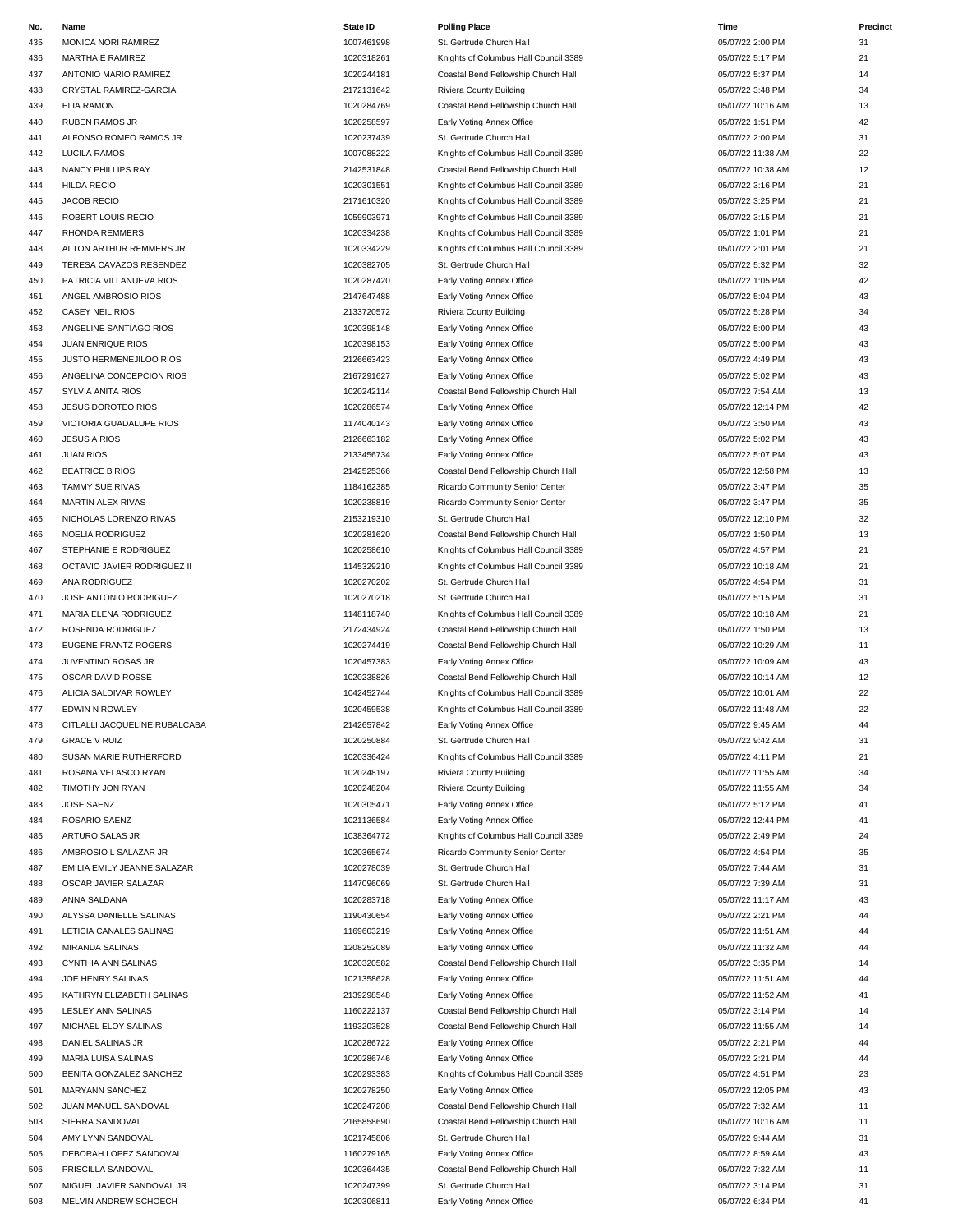| No. | Name                         | <b>State ID</b> | <b>Polling Place</b>                  | Time              | Precinct |
|-----|------------------------------|-----------------|---------------------------------------|-------------------|----------|
| 509 | LEONA DENISE SCHREINER       | 1020272745      | St. Gertrude Church Hall              | 05/07/22 10:17 AM | 31       |
| 510 | JAMES EVERETT SEARS          | 1020235285      | St. Gertrude Church Hall              | 05/07/22 11:07 AM | 31       |
| 511 | <b>CECILIA SEARS</b>         | 1020235271      | St. Gertrude Church Hall              | 05/07/22 11:07 AM | 31       |
| 512 | CARMELITA B SENDEJO          | 1206617406      | Early Voting Annex Office             | 05/07/22 6:59 PM  | 43       |
| 513 | <b>KRISTY LYNN SILGUERO</b>  | 1145744709      | St. Gertrude Church Hall              | 05/07/22 12:24 PM | 32       |
| 514 | GRACIELA DELMORAL SILGUERO   | 2148772835      | Early Voting Annex Office             | 05/07/22 1:47 PM  | 44       |
| 515 | RITO SILVA JR                | 1172229781      | Coastal Bend Fellowship Church Hall   | 05/07/22 11:13 AM | 12       |
|     |                              |                 |                                       |                   |          |
| 516 | KYLEIGH LAURIN SILVA         | 2185181108      | Knights of Columbus Hall Council 3389 | 05/07/22 6:38 PM  | 21       |
| 517 | CAROLYN DIANA SIMON          | 1020313811      | Coastal Bend Fellowship Church Hall   | 05/07/22 6:21 PM  | 14       |
| 518 | <b>GERALD WILLIAM SIMON</b>  | 1020313824      | Coastal Bend Fellowship Church Hall   | 05/07/22 6:22 PM  | 14       |
| 519 | <b>FLORA SINZ</b>            | 1020245583      | Coastal Bend Fellowship Church Hall   | 05/07/22 10:48 AM | 11       |
| 520 | MICHAEL EARL SINZ            | 1020456568      | Coastal Bend Fellowship Church Hall   | 05/07/22 10:48 AM | 11       |
| 521 | <b>BRIAN EASTON SMITH</b>    | 1020272399      | Knights of Columbus Hall Council 3389 | 05/07/22 3:36 PM  | 22       |
| 522 | WILLIAM THOMAS SMITH         | 1176254458      | Coastal Bend Fellowship Church Hall   | 05/07/22 12:37 PM | 11       |
| 523 | ANGELA LEIGH SMITH           | 1020318196      | Coastal Bend Fellowship Church Hall   | 05/07/22 12:40 PM | 11       |
| 524 | GROVER HUDEAN SMITH          | 1213254412      | Ricardo Community Senior Center       | 05/07/22 8:27 AM  | 35       |
| 525 | JOHNNY GEORGE SMOLIK         | 1020318756      | St. Gertrude Church Hall              | 05/07/22 11:28 AM | 32       |
| 526 | RUBEN GONZALEZ SOLIZ         | 1020306895      | Knights of Columbus Hall Council 3389 | 05/07/22 6:13 PM  | 24       |
| 527 | JUAN A SOLIZ                 | 1020243906      | Coastal Bend Fellowship Church Hall   | 05/07/22 6:40 PM  | 14       |
| 528 | <b>REY ESTEVAN SOLIZ</b>     | 1020399001      | Knights of Columbus Hall Council 3389 | 05/07/22 6:31 PM  | 24       |
| 529 | LUCERO REYES SOLIZ           | 1054245950      | Knights of Columbus Hall Council 3389 | 05/07/22 2:07 PM  | 21       |
| 530 | ERNESTO GONZALES SOLIZ       | 1002771467      | Coastal Bend Fellowship Church Hall   | 05/07/22 12:28 PM | 13       |
| 531 | MARTHA IDA SOLIZ             | 1020306882      | Knights of Columbus Hall Council 3389 | 05/07/22 5:48 PM  | 24       |
| 532 | <b>JUAN LARA SOTO</b>        | 1165770431      | Knights of Columbus Hall Council 3389 | 05/07/22 4:42 PM  | 21       |
| 533 | JENNIFER LEE SPHON           | 1037685376      | Coastal Bend Fellowship Church Hall   | 05/07/22 9:23 AM  | 14       |
| 534 | JARED LEE SPHON              | 2122654861      | Coastal Bend Fellowship Church Hall   | 05/07/22 9:22 AM  | 14       |
|     |                              | 1020338477      |                                       |                   | 35       |
| 535 | JOYCE HINES STEEN            |                 | Ricardo Community Senior Center       | 05/07/22 10:43 AM |          |
| 536 | JUDITH STOWERS               | 1020316358      | Knights of Columbus Hall Council 3389 | 05/07/22 11:17 AM | 24       |
| 537 | <b>KEVIN ROSS STOWERS</b>    | 1020316343      | Knights of Columbus Hall Council 3389 | 05/07/22 11:16 AM | 24       |
| 538 | MARY JULIA STRUBHART         | 1030691136      | Riviera County Building               | 05/07/22 11:28 AM | 34       |
| 539 | <b>ARACELI SUAREZ</b>        | 1020251089      | Coastal Bend Fellowship Church Hall   | 05/07/22 11:56 AM | 13       |
| 540 | REBA SUE SZTEITER            | 1020236595      | Coastal Bend Fellowship Church Hall   | 05/07/22 12:53 PM | 14       |
| 541 | ROBERT FRANK SZTEITER        | 1020236609      | Coastal Bend Fellowship Church Hall   | 05/07/22 12:52 PM | 14       |
| 542 | EVAN PHILIP TANNER           | 2163271682      | Coastal Bend Fellowship Church Hall   | 05/07/22 1:40 PM  | 11       |
| 543 | JOHN D TEMPLE                | 1020247933      | Coastal Bend Fellowship Church Hall   | 05/07/22 10:06 AM | 14       |
| 544 | DIANA RAMOS TEMPLE           | 1020248682      | Coastal Bend Fellowship Church Hall   | 05/07/22 6:04 PM  | 14       |
| 545 | NIKI TIJERINA                | 1181811826      | Coastal Bend Fellowship Church Hall   | 05/07/22 8:37 AM  | 11       |
| 546 | <b>ALICIA TIJERINA</b>       | 1020328807      | Coastal Bend Fellowship Church Hall   | 05/07/22 7:02 AM  | 11       |
| 547 | SELINA ANN TIJERINA          | 1160337692      | Coastal Bend Fellowship Church Hall   | 05/07/22 7:29 AM  | 11       |
| 548 | FILIBERTO D TIJERINA         | 1020300988      | Coastal Bend Fellowship Church Hall   | 05/07/22 7:44 AM  | 11       |
| 549 | <b>MARTA TORRES</b>          | 1020308777      | Early Voting Annex Office             | 05/07/22 4:26 PM  | 41       |
| 550 | DONA PANTERMUEHL TORRES      | 1023383147      | St. Gertrude Church Hall              | 05/07/22 12:07 PM | 33       |
| 551 | <b>JEREMY TORRES</b>         | 1020393966      | Early Voting Annex Office             | 05/07/22 5:19 PM  | 41       |
| 552 | <b>RICARDO TORRES</b>        | 1020246261      | Coastal Bend Fellowship Church Hall   | 05/07/22 1:29 PM  | 14       |
| 553 | RICARDO JAVIER TORRES        | 2130456795      | Coastal Bend Fellowship Church Hall   | 05/07/22 1:29 PM  | 14       |
| 554 | <b>FORTUNATO TORRES</b>      | 1020272663      | Coastal Bend Fellowship Church Hall   | 05/07/22 9:16 AM  | 14       |
| 555 | TERRA MARIE TORRES           | 2130325785      | Early Voting Annex Office             | 05/07/22 5:23 PM  | 41       |
|     |                              | 1020358926      |                                       |                   | 14       |
| 556 | LUCILLE TIJERINA TORRES      |                 | Coastal Bend Fellowship Church Hall   | 05/07/22 9:16 AM  |          |
| 557 | SERVANDO SAENZ TORRES JR     | 1020308783      | Early Voting Annex Office             | 05/07/22 4:22 PM  | 41       |
| 558 | DONALD RAY TRANT JR          | 1020315927      | Knights of Columbus Hall Council 3389 | 05/07/22 3:49 PM  | 22       |
| 559 | <b>REBECCA TRANT</b>         | 1020247853      | Coastal Bend Fellowship Church Hall   | 05/07/22 1:56 PM  | 14       |
| 560 | PAMELA POOLEY TRANT          | 1020315936      | Knights of Columbus Hall Council 3389 | 05/07/22 3:49 PM  | 22       |
| 561 | <b>LARRY TREJO</b>           | 1020462266      | Early Voting Annex Office             | 05/07/22 4:10 PM  | 43       |
| 562 | TINA MICHELLE TREJO          | 1020277421      | Early Voting Annex Office             | 05/07/22 4:11 PM  | 43       |
| 563 | STEPHANIE BRIDGET TREVINO    | 2123370411      | Coastal Bend Fellowship Church Hall   | 05/07/22 9:34 AM  | 14       |
| 564 | <b>NELDA TREVINO</b>         | 1020306980      | Knights of Columbus Hall Council 3389 | 05/07/22 9:29 AM  | 22       |
| 565 | FILIBERTO TREVINO III        | 1020306998      | Knights of Columbus Hall Council 3389 | 05/07/22 9:28 AM  | 22       |
| 566 | CATARINA V TREVINO           | 1020268643      | St. Gertrude Church Hall              | 05/07/22 1:51 PM  | 31       |
| 567 | CHRISTOPHER JOHN TREVINO     | 1148425943      | Coastal Bend Fellowship Church Hall   | 05/07/22 9:35 AM  | 14       |
| 568 | MEGAN ELIZABETH TREVINO      | 1037753956      | Knights of Columbus Hall Council 3389 | 05/07/22 5:39 PM  | 21       |
| 569 | <b>BONITA G TROIA</b>        | 1030689521      | Knights of Columbus Hall Council 3389 | 05/07/22 12:39 PM | 24       |
| 570 | CODY ALLEN TULLOS            | 1200510770      | St. Gertrude Church Hall              | 05/07/22 12:35 PM | 32       |
| 571 | AVELINO GARZA VALADEZ        | 1020309943      | Knights of Columbus Hall Council 3389 | 05/07/22 9:40 AM  | 24       |
| 572 | REBECCA LEE VALADEZ          | 1172020255      | Knights of Columbus Hall Council 3389 | 05/07/22 2:30 PM  | 24       |
| 573 | SYLVIA VALADEZ               | 1020309958      | Knights of Columbus Hall Council 3389 | 05/07/22 11:37 AM | 24       |
| 574 | AMELIA MORALES VALDEZ        | 1020782782      | Early Voting Annex Office             | 05/07/22 1:45 PM  | 42       |
| 575 | HERMAN G VALENZUELA          | 1020555176      | Early Voting Annex Office             | 05/07/22 10:39 AM | 43       |
|     |                              |                 |                                       |                   |          |
| 576 | MARIA DELOSANGELE VALENZUELA | 1020270959      | St. Gertrude Church Hall              | 05/07/22 5:04 PM  | 31       |
| 577 | CARLOS L VALENZUELA          | 1020269595      | St. Gertrude Church Hall              | 05/07/22 5:04 PM  | 31       |
| 578 | <b>CELINA G VARGAS</b>       | 1020247594      | Coastal Bend Fellowship Church Hall   | 05/07/22 2:46 PM  | 11       |
| 579 | GREGORIO ADRIAN VARGAS       | 1020457464      | Coastal Bend Fellowship Church Hall   | 05/07/22 2:45 PM  | 11       |
| 580 | <b>BLANCA VASQUEZ</b>        | 1020375766      | Ricardo Community Senior Center       | 05/07/22 1:58 PM  | 35       |
| 581 | JESSICA HINOJOSA VASQUEZ     | 1020347694      | Coastal Bend Fellowship Church Hall   | 05/07/22 10:27 AM | 12       |
| 582 | PEDRO BENITO VASQUEZ         | 1020258699      | Ricardo Community Senior Center       | 05/07/22 1:59 PM  | 35       |

| <b>Polling Place</b>                  |
|---------------------------------------|
| St. Gertrude Church Hall              |
| St. Gertrude Church Hall              |
| St. Gertrude Church Hall              |
|                                       |
| Early Voting Annex Office             |
| St. Gertrude Church Hall              |
| Early Voting Annex Office             |
| Coastal Bend Fellowship Church Hall   |
|                                       |
| Knights of Columbus Hall Council 3389 |
| Coastal Bend Fellowship Church Hall   |
| Coastal Bend Fellowship Church Hall   |
| Coastal Bend Fellowship Church Hall   |
| Coastal Bend Fellowship Church Hall   |
| Knights of Columbus Hall Council 3389 |
|                                       |
| Coastal Bend Fellowship Church Hall   |
| Coastal Bend Fellowship Church Hall   |
| Ricardo Community Senior Center       |
| St. Gertrude Church Hall              |
| Knights of Columbus Hall Council 3389 |
|                                       |
| Coastal Bend Fellowship Church Hall   |
| Knights of Columbus Hall Council 3389 |
| Knights of Columbus Hall Council 3389 |
| Coastal Bend Fellowship Church Hall   |
|                                       |
| Knights of Columbus Hall Council 3389 |
| Knights of Columbus Hall Council 3389 |
| Coastal Bend Fellowship Church Hall   |
| Coastal Bend Fellowship Church Hall   |
| Ricardo Community Senior Center       |
| Knights of Columbus Hall Council 3389 |
|                                       |
| Knights of Columbus Hall Council 3389 |
| Riviera County Building               |
| Coastal Bend Fellowship Church Hall   |
| Coastal Bend Fellowship Church Hall   |
| Coastal Bend Fellowship Church Hall   |
|                                       |
| Coastal Bend Fellowship Church Hall   |
| Coastal Bend Fellowship Church Hall   |
| Coastal Bend Fellowship Church Hall   |
|                                       |
|                                       |
| Coastal Bend Fellowship Church Hall   |
| Coastal Bend Fellowship Church Hall   |
| Coastal Bend Fellowship Church Hall   |
| Coastal Bend Fellowship Church Hall   |
| Early Voting Annex Office             |
| St. Gertrude Church Hall              |
|                                       |
| Early Voting Annex Office             |
| Coastal Bend Fellowship Church Hall   |
| Coastal Bend Fellowship Church Hall   |
| Coastal Bend Fellowship Church Hall   |
| Early Voting Annex Office             |
|                                       |
| Coastal Bend Fellowship Church Hall   |
| Early Voting Annex Office             |
| Knights of Columbus Hall Council 3389 |
| Coastal Bend Fellowship Church Hall   |
| Knights of Columbus Hall Council 3389 |
| Early Voting Annex Office             |
|                                       |
| Early Voting Annex Office             |
| Coastal Bend Fellowship Church Hall   |
| Knights of Columbus Hall Council 3389 |
| Knights of Columbus Hall Council 3389 |
| St. Gertrude Church Hall              |
|                                       |
| Coastal Bend Fellowship Church Hall   |
| Knights of Columbus Hall Council 3389 |
| Knights of Columbus Hall Council 3389 |
| St. Gertrude Church Hall              |
| Knights of Columbus Hall Council 3389 |
| Knights of Columbus Hall Council 3389 |
|                                       |
| Knights of Columbus Hall Council 3389 |
| Early Voting Annex Office             |
| Early Voting Annex Office             |
| St. Gertrude Church Hall              |
| St. Gertrude Church Hall              |
|                                       |
| Coastal Bend Fellowship Church Hall   |
| Coastal Bend Fellowship Church Hall   |
| Ricardo Community Senior Center       |
| Coastal Bend Fellowship Church Hall   |

| 'ime                               | Pre      |
|------------------------------------|----------|
| 5/07/22 10:17 AM                   | 31       |
| 5/07/22 11:07 AM                   | 31       |
| 5/07/22 11:07 AM                   | 31       |
| 5/07/22 6:59 PM                    | 43       |
| 5/07/22 12:24 PM                   | 32       |
| 5/07/22 1:47 PM                    | 44       |
| 5/07/22 11:13 AM                   | 12       |
| 5/07/22 6:38 PM                    | 21       |
| 5/07/22 6:21 PM                    | 14       |
| 5/07/22 6:22 PM                    | 14       |
| 5/07/22 10:48 AM                   | 11       |
| 5/07/22 10:48 AM                   | 11       |
| 5/07/22 3:36 PM                    | 22       |
| 5/07/22 12:37 PM                   | 11       |
| 5/07/22 12:40 PM                   | 11       |
| 5/07/22 8:27 AM                    | 35       |
| 5/07/22 11:28 AM                   | 32       |
| 5/07/22 6:13 PM                    | 24       |
| 5/07/22 6:40 PM                    | 14       |
| 5/07/22 6:31 PM                    | 24       |
| 5/07/22 2:07 PM                    | 21       |
| 5/07/22 12:28 PM                   | 13       |
| 5/07/22 5:48 PM                    | 24       |
| 5/07/22 4:42 PM                    | 21       |
| 5/07/22 9:23 AM                    | 14       |
| 5/07/22 9:22 AM                    | 14       |
| 5/07/22 10:43 AM                   | 35       |
| 5/07/22 11:17 AM                   | 24       |
| 5/07/22 11:16 AM                   | 24       |
| 5/07/22 11:28 AM                   | 34       |
| 5/07/22 11:56 AM                   | 13       |
| 5/07/22 12:53 PM                   | 14       |
| 5/07/22 12:52 PM                   | 14       |
| 5/07/22 1:40 PM                    | 11       |
| 5/07/22 10:06 AM                   | 14       |
| 5/07/22 6:04 PM                    | 14       |
| 5/07/22 8:37 AM                    | 11       |
| 5/07/22 7:02 AM                    | 11       |
| 5/07/22 7:29 AM                    | 11       |
| 5/07/22 7:44 AM                    | 11       |
| 5/07/22 4:26 PM                    | 41       |
| 5/07/22 12:07 PM                   | 33       |
| 15/07/22 5:19 PM                   | 41       |
| 5/07/22 1:29 PM                    | 14       |
| 5/07/22 1:29 PM                    | 14       |
| 5/07/22 9:16 AM                    | 14       |
| 5/07/22 5:23 PM                    | 41       |
| 5/07/22 9:16 AM                    | 14       |
| 5/07/22 4:22 PM                    | 41       |
| 5/07/22 3:49 PM                    | 22       |
| 5/07/22 1:56 PM                    | 14       |
| 5/07/22 3:49 PM                    | 22<br>43 |
| 5/07/22 4:10 PM<br>5/07/22 4:11 PM | 43       |
| 5/07/22 9:34 AM                    | 14       |
| 5/07/22 9:29 AM                    | 22       |
| 5/07/22 9:28 AM                    | 22       |
| 5/07/22 1:51 PM                    | 31       |
| 5/07/22 9:35 AM                    | 14       |
| 5/07/22 5:39 PM                    | 21       |
| 5/07/22 12:39 PM                   | 24       |
| 5/07/22 12:35 PM                   | 32       |
| 5/07/22 9:40 AM                    | 24       |
| 5/07/22 2:30 PM                    | 24       |
| 5/07/22 11:37 AM                   | 24       |
| 5/07/22 1:45 PM                    | 42       |
| 5/07/22 10:39 AM                   | 43       |
| 5/07/22 5:04 PM                    | 31       |
| 5/07/22 5:04 PM                    | 31       |
| 5/07/22 2:46 PM                    | 11       |
| 5/07/22 2:45 PM                    | 11       |
| 5/07/22 1:58 PM                    | 35       |
| 5/07/22 10:27 AM                   | 12       |
| 5/07/22 1:59 PM                    | 35       |
|                                    |          |